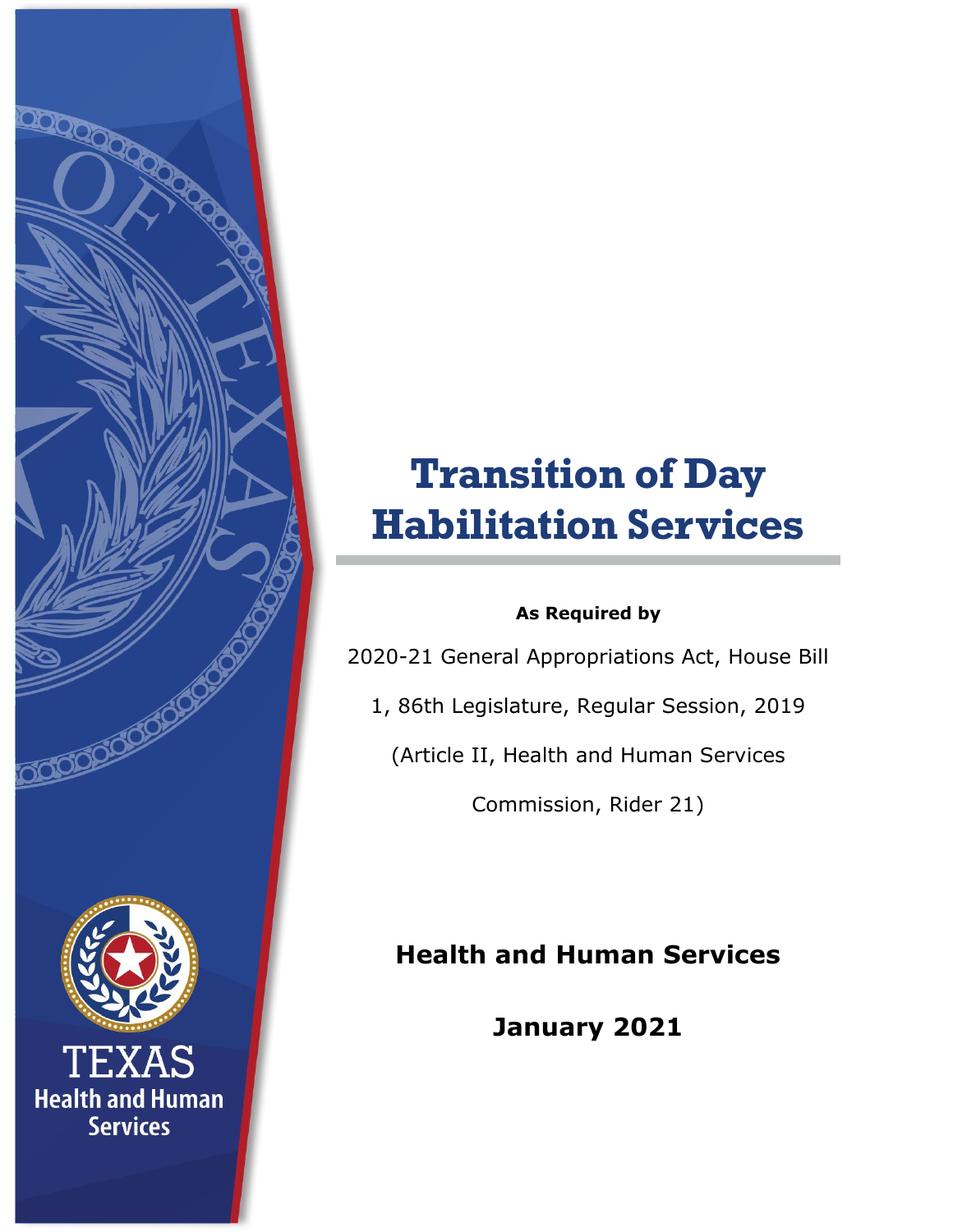# **Table of Contents**

| 6. |  |  |
|----|--|--|
|    |  |  |
|    |  |  |
|    |  |  |
|    |  |  |
|    |  |  |
|    |  |  |
|    |  |  |
|    |  |  |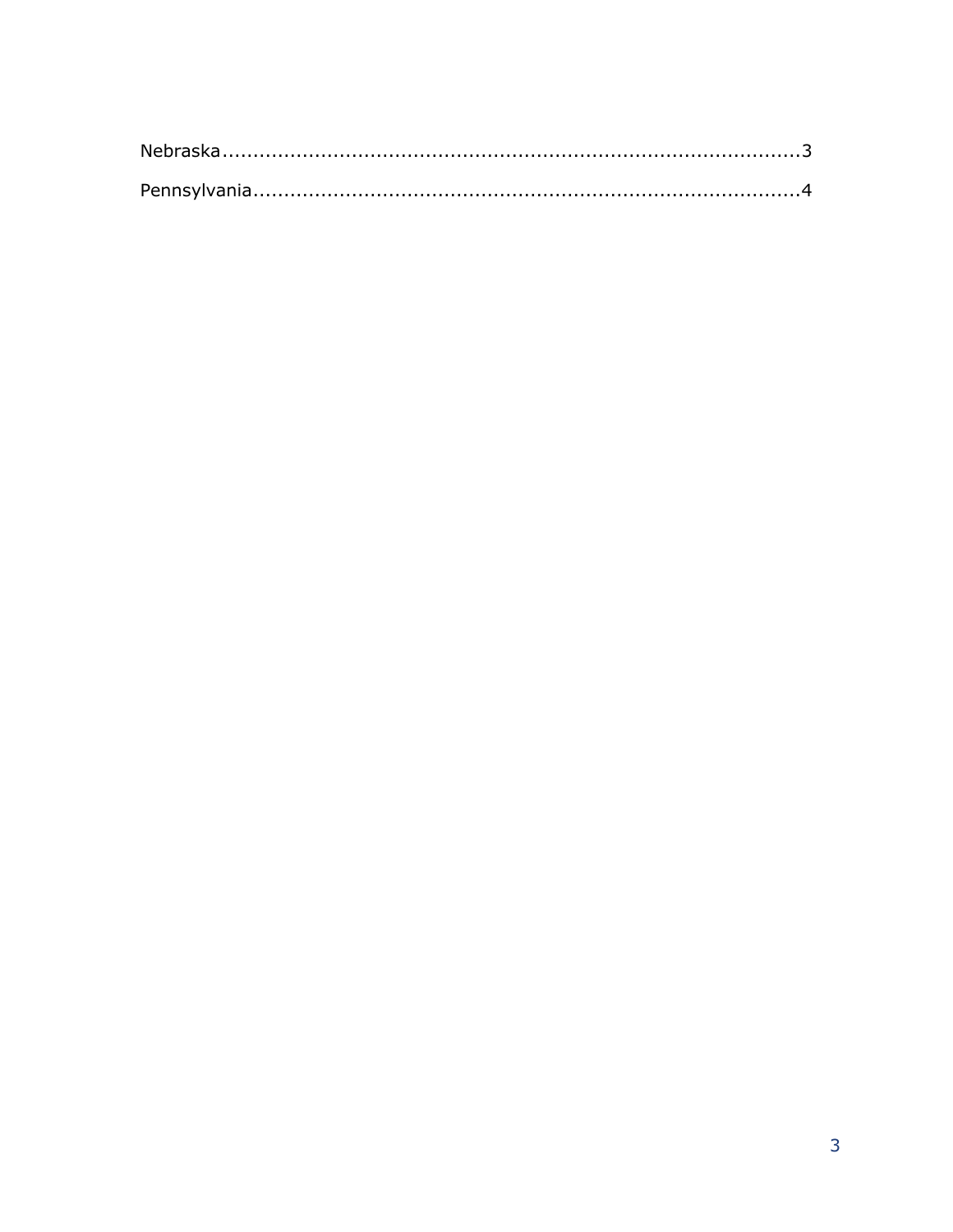### <span id="page-3-0"></span>**Executive Summary**

This plan for the transition of day habilitation services is submitted in compliance with the 2020-21 General Appropriations Act, House Bill 1, 86th Legislature, Regular Session, 2019 (Article II, Health and Human Services Commission [HHSC], Rider  $21$ ).<sup>1</sup>

Rider 21 requires HHSC to develop a plan to replace day habilitation services in Medicaid 1915(c) home and community based services (HCBS) waiver programs for individuals with intellectual and developmental disabilities (IDD) with more integrated services that maximize participation and integration of individuals with IDD in the community. HHSC must submit the plan by January 1, 2021. Rider 21 provides that the plan is approved unless the Legislative Budget Board or the Governor issues a written disapproval within 15 business days of the plan's submission. Any request for additional information from the Legislative Budget Board shall interrupt the counting of the 15 business days.

The Centers for Medicare and Medicaid Services (CMS) issued regulations in 2014 governing the settings where Medicaid HCBS are provided. States must comply with the regulations by March 17, 2023. $^2$  If CMS determines a service does not comply with the regulations, CMS may take compliance action, which could include loss of federal matching funds for the noncompliant service. $3$  Based on available information, HHSC assumes a fiscal impact for changes to day habiliation services, which will require additional opportuntities for community participation to comply with federal regulations. All other HCBS settings covered by Texas Medicaid can be brought into compliance with the federal regulations by making policy changes and increasing provider education.

Since 2014, HHSC has collaborated with stakeholders, including the Promoting Independence Advisory Committee<sup>4</sup> and Intellectual and Developmental Disability System Redesign Advisory Committee (IDD SRAC), on a plan to bring day habilitation into compliance with the federal regulations. This work resulted in a

-

stakeholders continue to participate in the Promoting Independence Workgroup.

<sup>&</sup>lt;sup>1</sup> [General Appropriations Act \(GAA\) 2020 -](https://www.lbb.state.tx.us/Documents/GAA/General_Appropriations_Act_2020_2021.pdf) 2021 Biennium (state.tx.us)

<sup>&</sup>lt;sup>2</sup> CMS initially gave states until March 2019 to comply with the regulation, but in June 2017 issued an extension until March 2022. In July 2020, CMS provided an additional one-year extension due to COVID-19, giving states until March 2023 to comply.

<sup>&</sup>lt;sup>3</sup> Per 42 CFR 441.301(c)(6)(v), CMS may take compliance actions against a state that does not submit an approvable transition plan to CMS or that fails to comply with its approved transition plan. Action could include, but is not limited to, deferral or disallowance of federal financial participation. <sup>4</sup> The Promoting Independence Advisory Committee has since ended. However, many of the same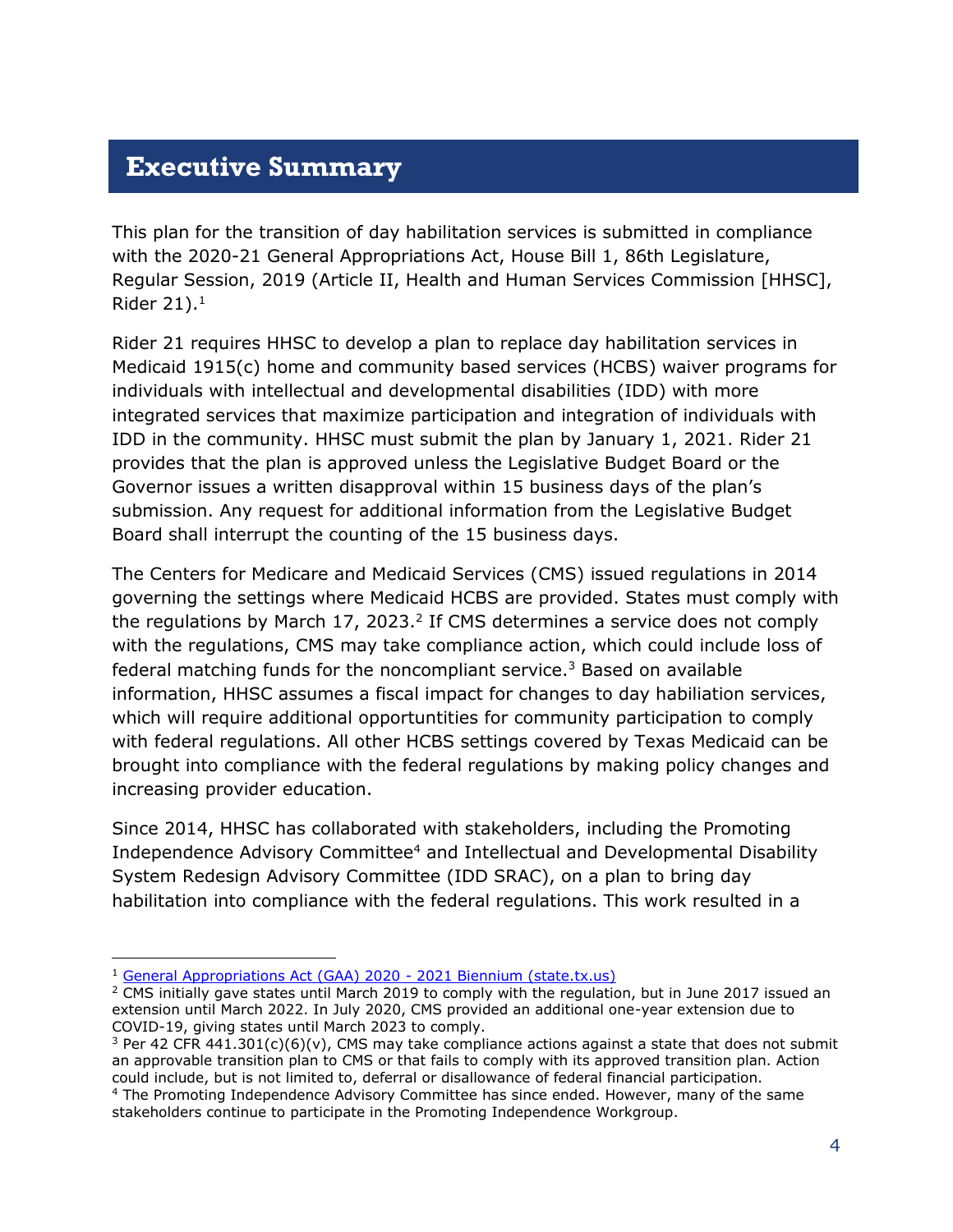proposed new, more integrated service to replace day habilitation referred to as individualized skills and socialization (ISS).

Pursuant to Rider 21, HHSC created a plan to replace day habilitation services with ISS. As part of the process, HHSC researched other states' day programming services to determine the extent of changes needed for compliance with the HCBS settings regulations. HHSC found that other states had implemented approaches similar to ISS to achieve compliance. Based on this research, stakeholder input, and available information from CMS, HHSC presumes replacing the day habilitation service with ISS would comply with federal requirements. Without ISS, CMS would likely expect residential services to provide these opportunities to comply with the HCBS regulations.

ISS maximizes integration and participation in the community. ISS also supports residential services in the state's compliance effort. Residential services currently do not provide individualized transportation and are unable to support each resident to engage in activities of their choice during the day. ISS would help support people in residential settings by providing increased opportunities for community integration. Implementation of ISS requires changes to:

- Include an off-site component;
- Lower provider staffing ratios to support individuals in participating in activities consistent with the goals in their person-centered plan;
- Implement an hourly rate rather than a daily rate to provide greater flexibility in scheduling of an individual's day; and
- Create a registry as an initial step towards oversight of ISS programs.

An appropriation to implement ISS is a key component of this plan. HHSC submitted an exceptional item in its fiscal years 2022-23 Legislative Appropriations Request to implement ISS to comply with federal requirements for community integration for individuals with disabilities. Based on this Rider 21 plan, the estimated cost to implement ISS is \$92,180,884 in All Funds and \$35,774,530 in General Revenue for the 2022-23 biennium. To meet the federal compliance deadline of March 17, 2023, HHSC recommends implementing this new service on September 1, 2022.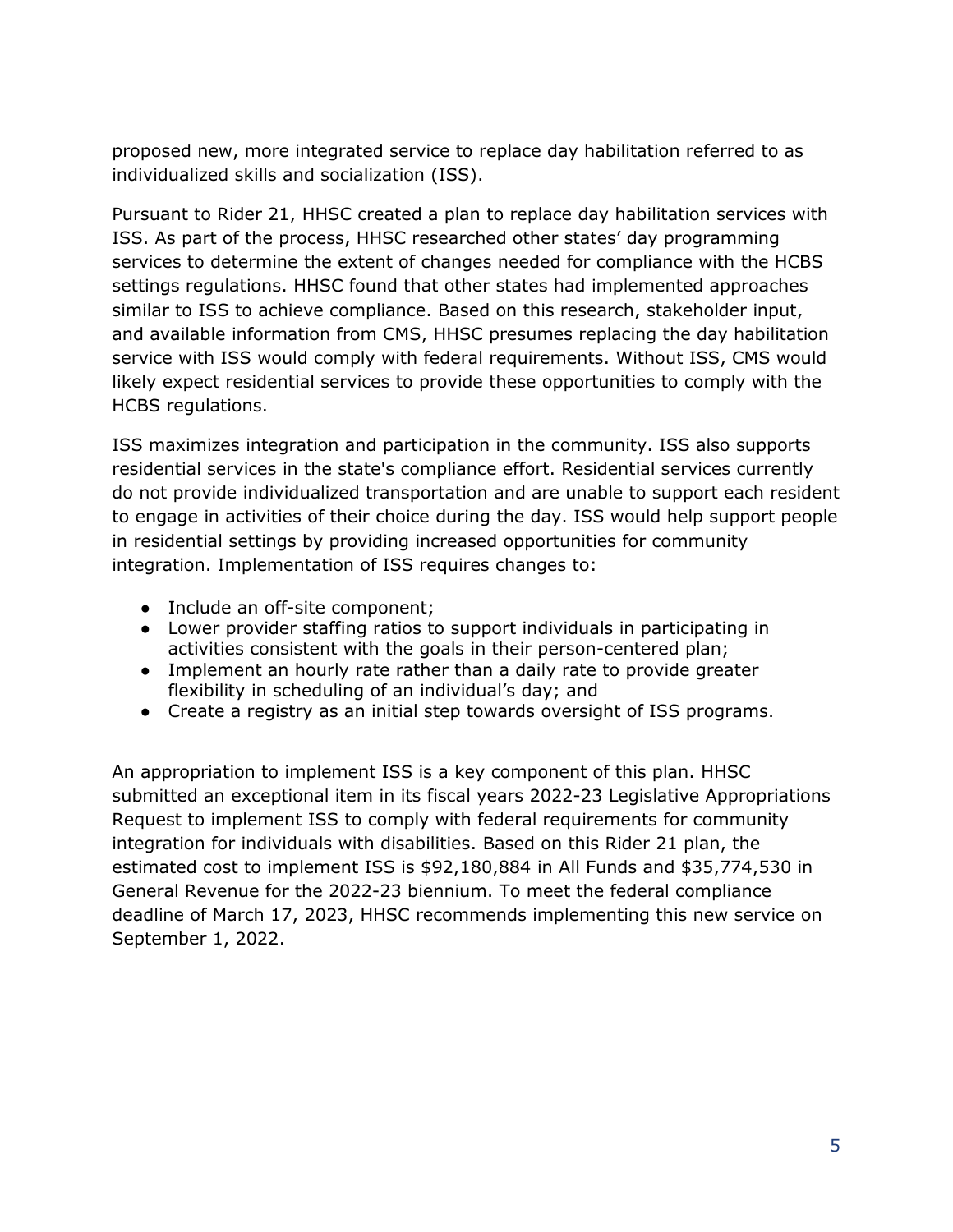### <span id="page-5-0"></span>**1.Introduction**

 $\overline{a}$ 

Rider 21 requires HHSC to develop a plan to replace day habilitation services in HCBS waiver programs for individuals with IDD with more integrated services that maximize participation and integration of individuals with IDD in the community. HHSC must submit the plan, including recommendations and an estimate of fiscal impact, by January 1, 2021 to the Legislative Budget Board, Governor, Lieutenant Governor, Speaker of the House, and members of the Senate Finance Committee and House Appropriations Committee. The plan must be based on the most recent caseload and cost forecast submitted pursuant to Special Provisions, §8, Caseload and Expenditure Reporting Requirements and the most recent guidance available from CMS. Rider 21 provides that the plan is approved unless the Legislative Budget Board or the Governor issues a written disapproval within 15 business days of the plan's submission.<sup>5</sup>

A sufficient appropriation is a key component of the plan and is necessary to implement ISS as proposed in the plan. HHSC included an exceptional item in its fiscal year 2022-23 Legislative Appropriations Request to comply with federal requirements for community integration for individuals with disabilities.

<sup>&</sup>lt;sup>5</sup> Any request for additional information from the Legislative Budget Board shall interrupt the counting of the 15 business days.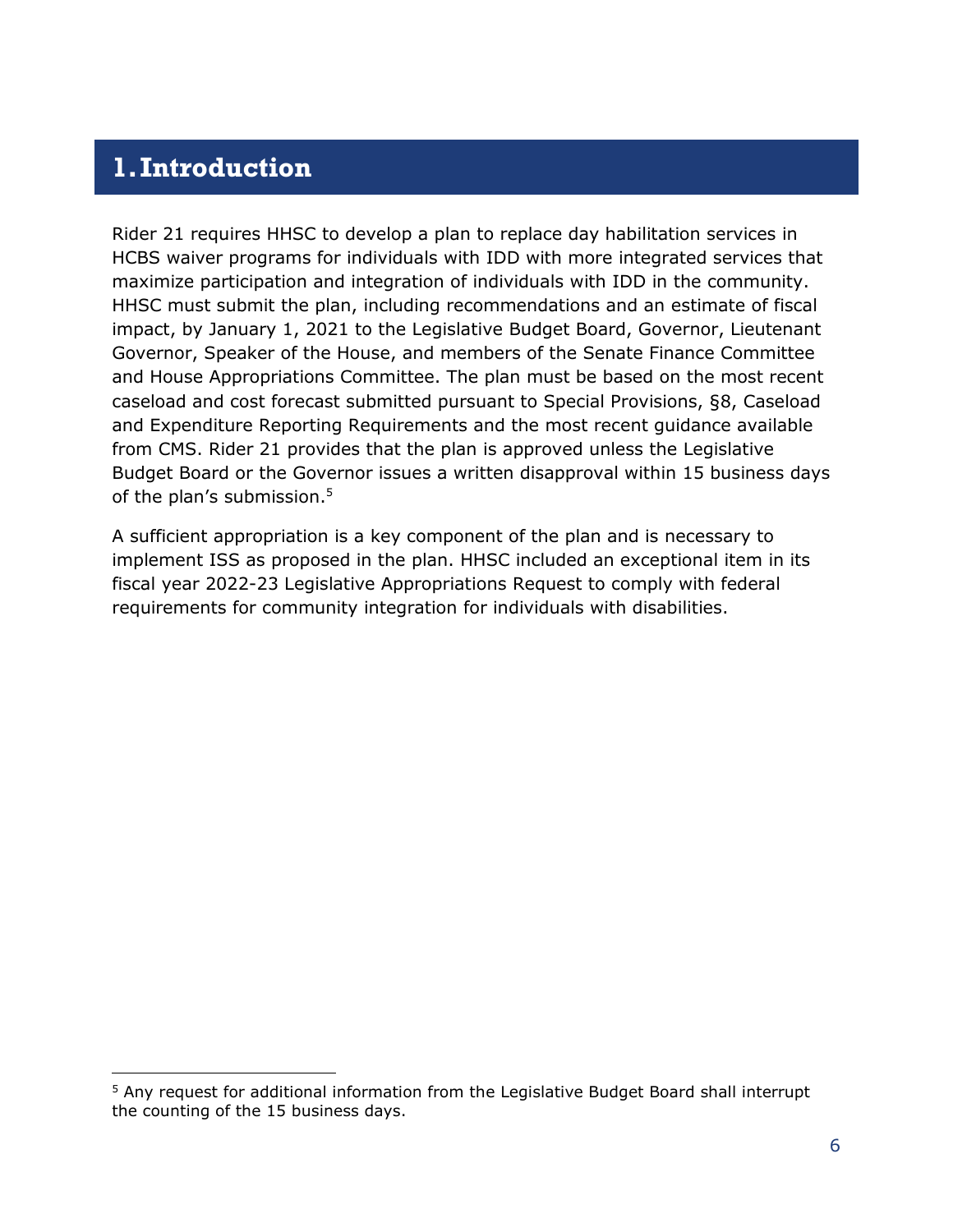### <span id="page-6-0"></span>**2.Background**

 $\overline{a}$ 

Effective March 17, 2014, CMS issued a regulation governing the settings in which HCBS are provided.<sup>6</sup> The regulation provides, in part, that a setting must support a person's full access to the greater community, including providing opportunities to engage in community life, work in competitive integrated settings, and control personal resources. The rule states Medicaid HCBS may not be provided in locations having the qualities of an institution, such as a nursing facility or an intermediate care facility for individuals with an intellectual disability or related condition (ICF/IID), or settings which isolate people receiving Medicaid HCBS. The regulation also sets forth a heightened scrutiny process for states to submit information arguing that a setting does not have the qualities of an institution and meets the rule's requirements.

CMS initially gave states until March 2019 to comply with the regulation, but in June 2017 issued an extension until March 2022. In July 2020, CMS provided an additional one-year extension due to COVID-19, giving states until March 2023 to comply.<sup>7</sup> If CMS determines a service does not comply with the regulations, CMS may take compliance action, which could include loss of federal matching funds for the noncompliant service.

Day habilitation is a service in the Home and Community-based Services (HCS), Texas Home Living (TxHmL), and the Deaf Blind with Multiple Disabilities (DBMD) Medicaid waiver programs serving people with IDD. People go in person to a day habilitation setting during the day and receive supports to acquire, retain, or improve the self-help, socialization, and adaptive skills necessary to live successfully in home and community-based settings.

HCBS may be delivered in a person's home, a group home, and community settings like places of employment or day habilitation settings. The regulation requires that a person receiving Medicaid HCBS must have the same access and engagement with their community as people not receiving Medicaid HCBS. Based on available information from CMS and research on other states, HHSC presumes day habilitation sites are non-compliant with the regulations because they require additional opportunities for people to interact in the community, participants

<sup>6</sup> 42 CFR §441.301(c), https://www.federalregister.gov/documents/2014/01/16/2014- 00487/medicaid-program-state-plan-home-and-community-based-services-5-year-period-for-waiversprovider.

 $<sup>7</sup>$  Home and Community-Based Settings Regulation – Implementation Timeline Extension and Revised</sup> Frequently Asked Questions [smd20003\\_2.pdf](file:///Q:/HH0037012024/HCBS/smd20003_2.pdf)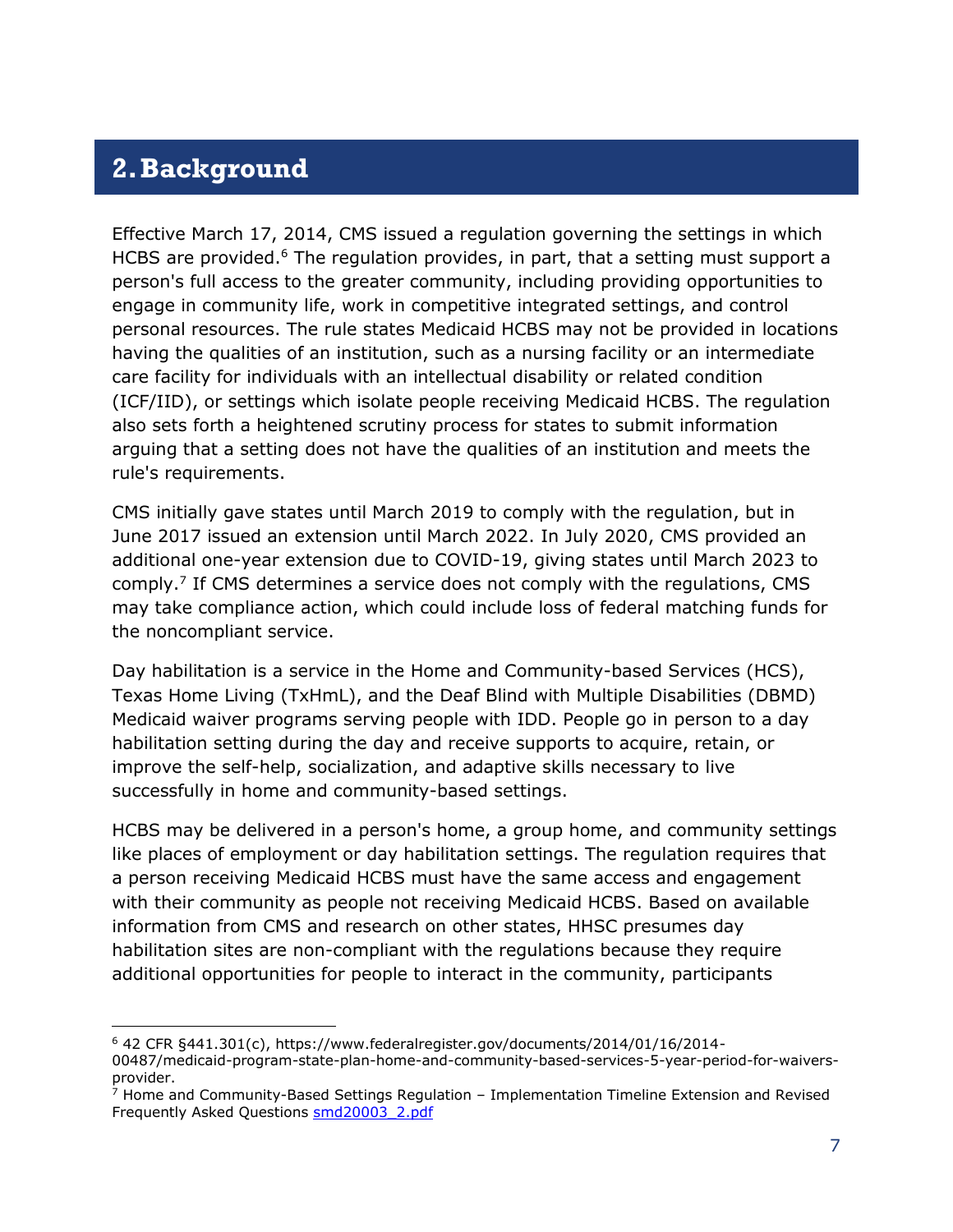typically spend time only with other people with disabilities, and people do not usually leave the site during the day.

# <span id="page-7-0"></span>**Federal Approval Process**

-

Each state must submit for CMS approval a statewide transition plan (STP) detailing how it plans to bring its HCBS settings into compliance by the deadline. The STP assesses current compliance with the HCBS Settings Final Rule as well as identifying strategies and timelines for coming into compliance with the new rule. HHSC does not have an approved STP yet. Following HHSC's most recent STP submission in November 2019 which CMS did not approve, CMS continues to request additional detail be added to Texas' STP regarding remediation. Throughout 2020, HHSC worked through CMS' requested edits and additions. Texas will resubmit the STP for approval in Spring 2021.

The federal HCBS regulation also lays out a heightened scrutiny process by which a state can argue, and CMS can determine, that a setting having characteristics of an institution overcomes that presumption. The heightened scrutiny process is an opportunity for a state to demonstrate to CMS that a setting that appears to isolate individuals from the community meets the HCBS setting requirements. $8$ 

In March 2019, CMS released guidance that requires a state to identify and provide for public comment a list of isolating settings that the state determines have completed remediation (i.e., are in compliance with the HCBS setting requirements) as of July 1, 2020. However, in July 2020, due to COVID-19, CMS provided an additional one-year extension on all heightened scrutiny deadlines. A state must also include a list of settings that the state does not believe can overcome the presumption that the settings are institutional by March 17, 2023 and, therefore, may not receive Medicaid funding for HCBS after that date.

The federal HCBS guidance also requires states to submit to CMS, by the end of October 2021, a list of all isolating settings that did not complete remediation by July 1, 2021, but the state believes can achieve compliance by March 17, 2023. This list will be used by CMS to select a sample of settings for CMS to conduct a "heightened scrutiny review". The state must submit a packet of evidence to CMS for each setting in the sample within 30 days after receiving the sample from CMS. HHSC believes most settings in which day habilitation is currently provided will not meet the HCBS settings requirements by July 1, 2021 and thus may require

<sup>8</sup> Re: Home and Community-Based Settings Regulation – Heightened Scrutiny, [https://www.medicaid.gov/sites/default/files/Federal-Policy-Guidance/Downloads/smd19001.pdf.](https://www.medicaid.gov/sites/default/files/Federal-Policy-Guidance/Downloads/smd19001.pdf)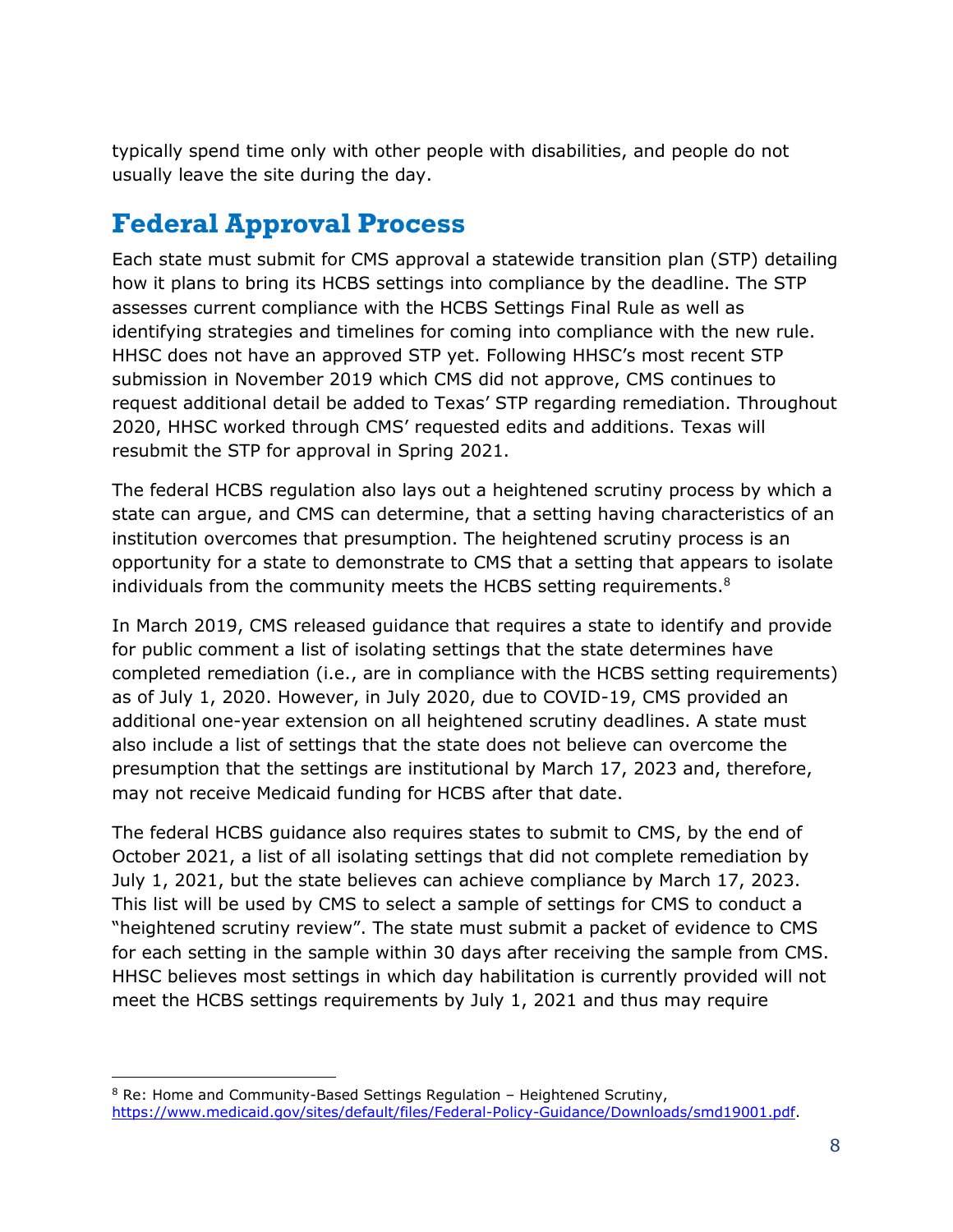heightened scrutiny. However, if day habilitation is discontinued and replaced by ISS, day habilitation settings may not require heightened scrutiny.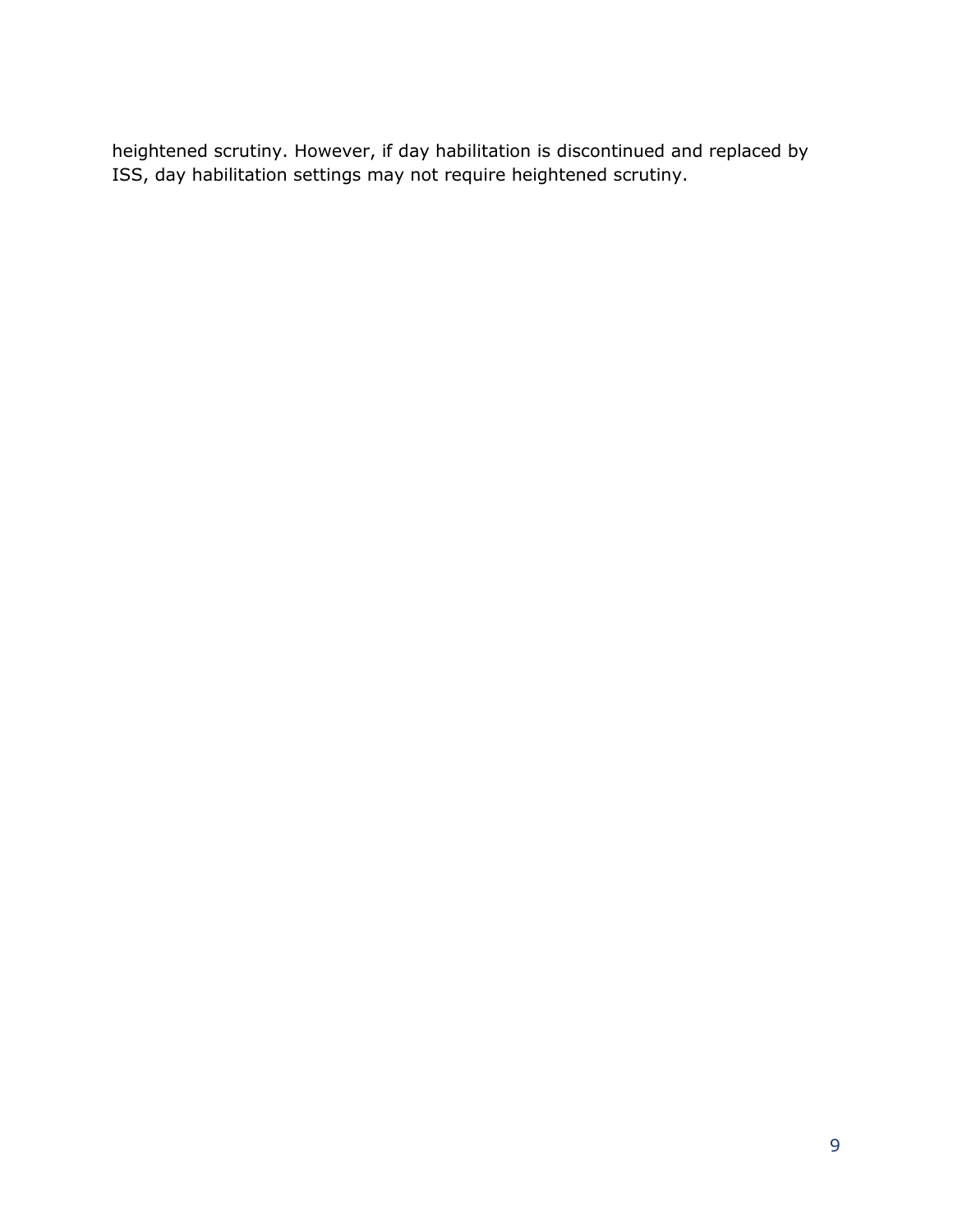### <span id="page-9-0"></span>**3.Current Day Habilitation Services**

As required by CMS, in the years since the regulations were adopted, HHSC and the legacy Department of Aging and Disability Services (DADS) conducted assessments of all applicable HCBS programs:<sup>9</sup> assessing current policies and processes, collecting provider self-assessments, surveying program participants and service coordinators, and assessing HCS and DBMD residential and non-residential settings, which included employment and day habilitation.

The day habilitation service is part of the HCS, TxHmL, and DBMD waivers.<sup>10</sup> Approximately 19,000 people on average received day habilitation services each month across these waivers in 2019. <sup>11</sup> Day habilitation is currently offered in a congregate setting generally without supports for community integration or personcentered activities.

The number of participants varies by program; however, the largest number of people receiving day habilitation is in HCS with approximately 17,303 average monthly users in 2019, followed by TxHmL with 2,039, and DBMD with 33. In HCS, rates vary by the person's level of need<sup>12</sup> (LON). The current daily rates for day habilitation in HCS by LON are shown in Table 1.

 $\overline{a}$ 

<sup>9</sup> Programs impacted by the HCBS regulations are the HCS, TxHmL, CLASS, DBMD, Medically Dependent Children's Program (MDCP) and Youth Empowerment Services (YES) 1915(c) waiver programs, STAR PLUS HCBS 1115 waiver program and the HCBS-Adult Mental Health 1915(i) program.

 $10$  Day habilitation is also available to people living in ICFs/IID, but ICFs/IID are not required to comply with the HCBS settings rules.

 $11$  2019 data were used in place of 2020 data due to the impact of the COVID-19 public health emergency on day habilitation.

<sup>&</sup>lt;sup>12</sup> Level of need is an assignment given by HHSC to an individual upon which reimbursement for host home/companion care, supervised living, residential support, and day habilitation is based. The level of need ranges from intermittent to pervasive plus.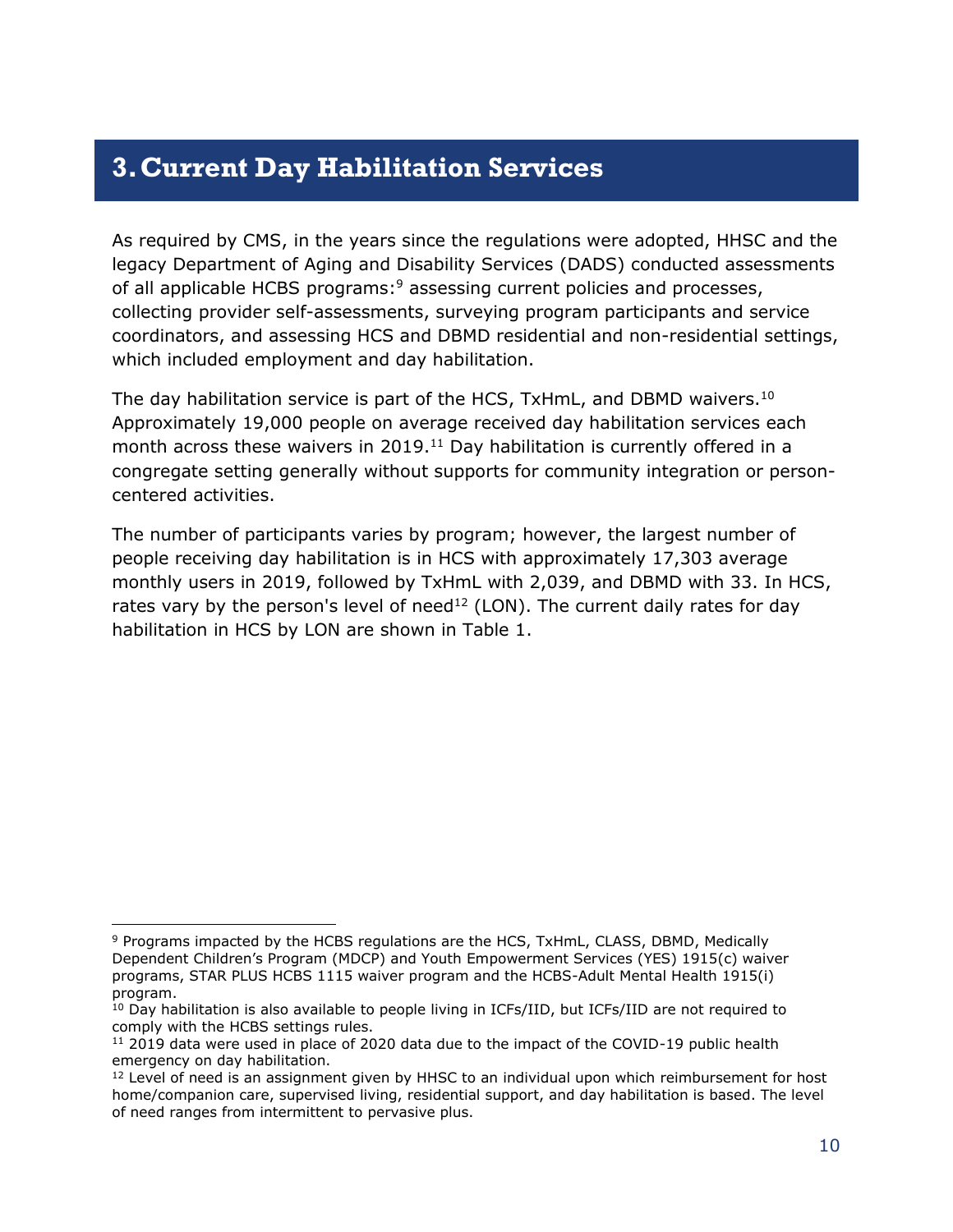| <b>LON</b>                    | <b>Base Rate<sup>13</sup></b> | % Day Habilitation<br><b>Attendees (based on FY</b><br>2019 data) |
|-------------------------------|-------------------------------|-------------------------------------------------------------------|
| <b>Intermittent (LON 1)</b>   | \$28.13                       | 23.1%                                                             |
| Limited (LON 5)               | \$30.95                       | 47.43%                                                            |
| <b>Extensive (LON 8)</b>      | \$36.57                       | 20.07%                                                            |
| <b>Pervasive (LON 6)</b>      | \$45.68                       | 8.57%                                                             |
| <b>Pervasive Plus (LON 9)</b> | \$149.50                      | 0.82%                                                             |

**Table 1. Day Habilitation Rates by LON**

Currently, comprehensive waiver providers<sup>14</sup> are contracted and monitored directly by HHSC. Day habilitation is provided by comprehensive waiver providers either directly or through subcontracts. HHSC does not directly regulate or contract with day habilitation providers, and HHSC on-site visits to day habilitation centers are limited to program participants included in the annual HHSC survey sample determined for HCS and TxHmL comprehensive provider certification.<sup>15</sup> DBMD contract monitoring does not include on-site review of day habilitation sites.

Since HHSC does not contract directly with day habilitation providers, HHSC does not maintain a list of providers. It is possible there are some day habilitation locations that HHSC has not yet made an on-site visit to, due to the individual site not coming up through the monitoring of the comprehensive provider.

Additionally, the limited HHSC oversight of day habilitation prevents HHSC from ensuring a consistent level of services across programs. In July 2015, the Sunset Advisory Commission's review of DADS $16$  found "tremendous variation in the quality of programming and environment, many good but others quite poor." If HHSC staff

 $\overline{a}$ 

<sup>&</sup>lt;sup>13</sup> Providers participating in the Rate Enhancement program may have a higher rate based upon their level of participation.

 $14$  An entity contracted with HHSC to provide or subcontract for all waiver services.

<sup>&</sup>lt;sup>15</sup> A random selection of individuals of approximately 10% of the census for the contract.

<sup>16</sup>https://www.sunset.texas.gov/public/uploads/files/reports/DADS%20Staff%20Report%20with%20Fi nal%20Results.pdf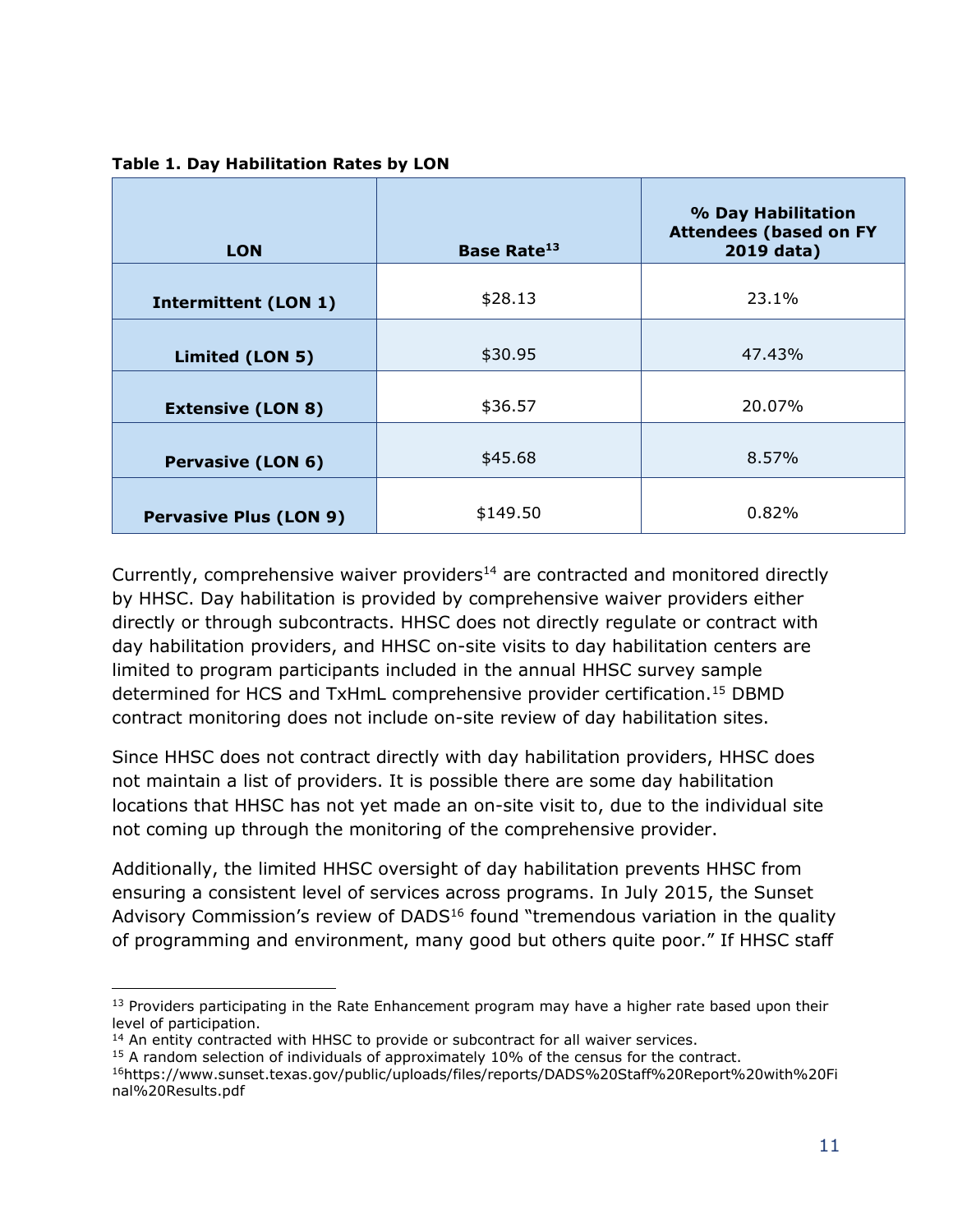visit a day habilitation provider and find that services are substandard, direct action cannot be taken against the day habilitation provider but instead must be taken against the comprehensive waiver provider.

As outlined in the HHSC Rate Tables<sup>17</sup> for the 2022-23 biennium, HHSC analysis of reimbursement rates for the existing day habilitation service description showed that those in the HCS waiver for people with mid-level needs (LON 5), who most commonly use this service, are nearly 18 percent below the methodologically supported rate. Even if the current reimbursement rates were methodologically supported, the services would still not be in compliance with the federal regulations. HHSC assumes the ISS rates are required to enable providers to offer more opportunities for people to participate in off-site community activities through their day habilitation programs.

# <span id="page-11-0"></span>**COVID-19 Impacts**

Day habilitation services have been significantly impacted by the COVID-19 public health emergency. Many day habilitation centers have not been able to safely function as normal. HHSC has allowed the provision of day habilitation in homes during this time, impacting the financial sustainability for providers. It is unknown when day habilitation centers will resume normal operations. Additionally, it is unknown whether all day habilitation centers will reopen when the public health emergency ends.

j

<sup>17</sup> https://rad.hhs.texas.gov/rate-tables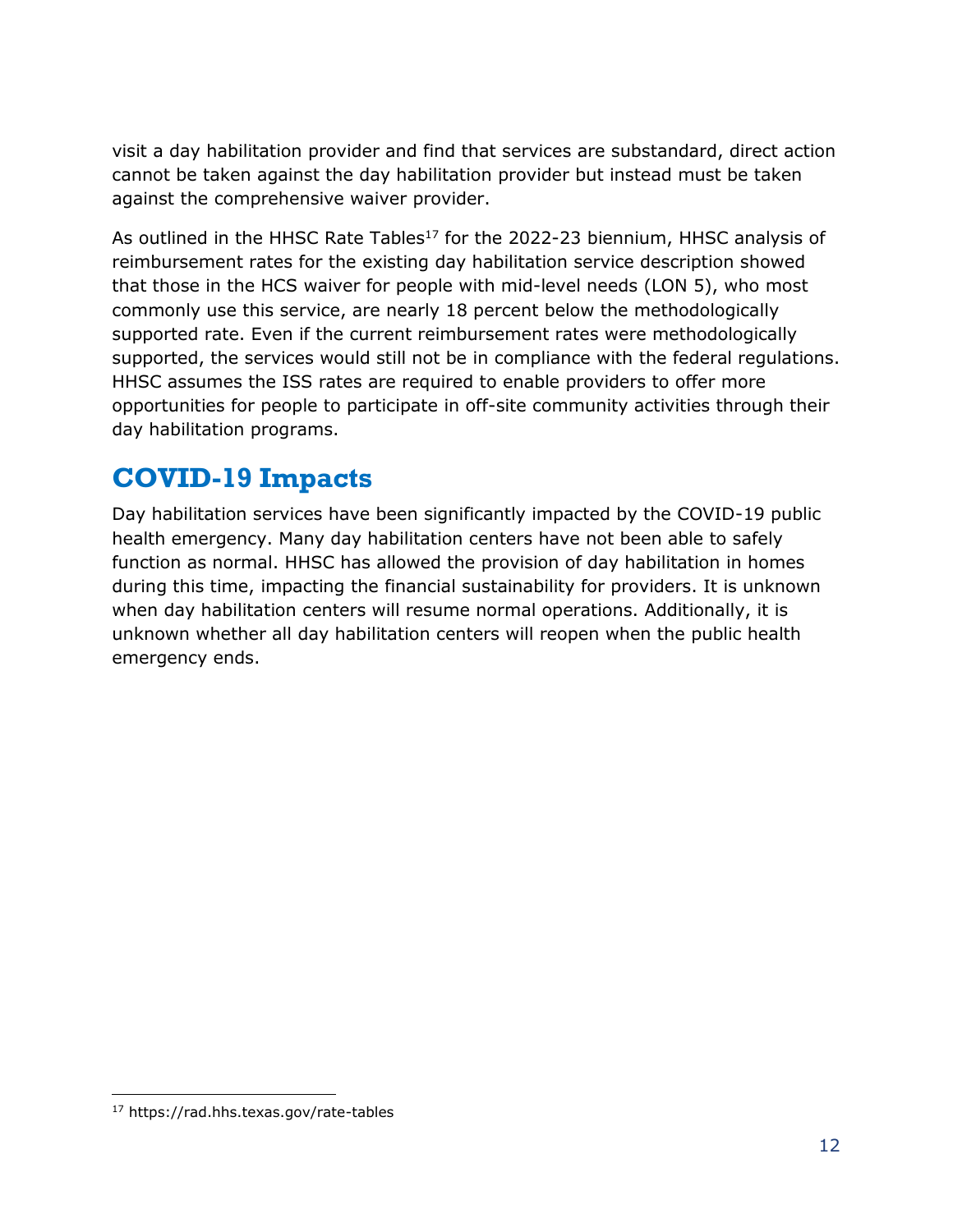### <span id="page-12-0"></span>**4.Individualized Skills and Socialization**

Pursuant to Rider 21, HHSC developed a plan to replace the day habilitation service currently available in the waiver programs with a new service called ISS. This new service would provide an on-site (center-based) component and an off-site (community-based) component. A key component of ISS is lower staff ratios to allow staff to provide more individual attention to program participants both on-site and off-site. Lower ratios also permit the development of more personalized habilitative activities and optimize a participants' initiative, autonomy, and independence in making life choices (see  $\frac{42 \text{ CFR } 441.301(c)(4)(iv)}{i}$ ). To create the proposed ratios, HHSC sought input from stakeholders who were asked to suggest ratios for both "high-control" and "low-control" environments.<sup>18</sup> These ratios were adjusted to develop a mid-level ratio which could meet regulatory requirements but also contain the fiscal impact of the new service.

### <span id="page-12-1"></span>**On-site Individualized Skills and Socialization**

To align with the federal regulations for person-centered planning, choice, and autonomy related to daily activities and social interactions, on-site ISS would be focused on achieving outcomes identified in person-centered plans to a much greater degree than the current day habilitation service. Group activities would be reduced, with the focus instead on person-centered activities related to skill development and gaining greater independence, socialization, community participation, or future volunteer or employment goals.

On-site ISS cannot include skills tests or similar thresholds a person must meet prior to participating in similar activities off-site. At any time, a person must be supported to pursue and achieve employment through school, vocational rehab, or waiver employment services.

The existing HCS LON structure is used as the basis for the proposed mid-level staff ratios that meet the need of each level<sup>19</sup>, as shown in Table 2.

 $\overline{a}$ 

 $18$  A "high control" setting allows staff to maintain more control of situations that might trigger an unfavorable response from the individual. Examples include the library, a classroom, or a movie theater. A "low control" setting is one in which staff may have a more difficult time assisting individuals to regulate their behavior. Examples include a state fair, shopping mall, or crowded park. <sup>19</sup> Individuals in DBMD will receive services at the ratios developed for individuals with a LON 8. As is current practice, individuals in TxHmL will receive services as required for LON 5.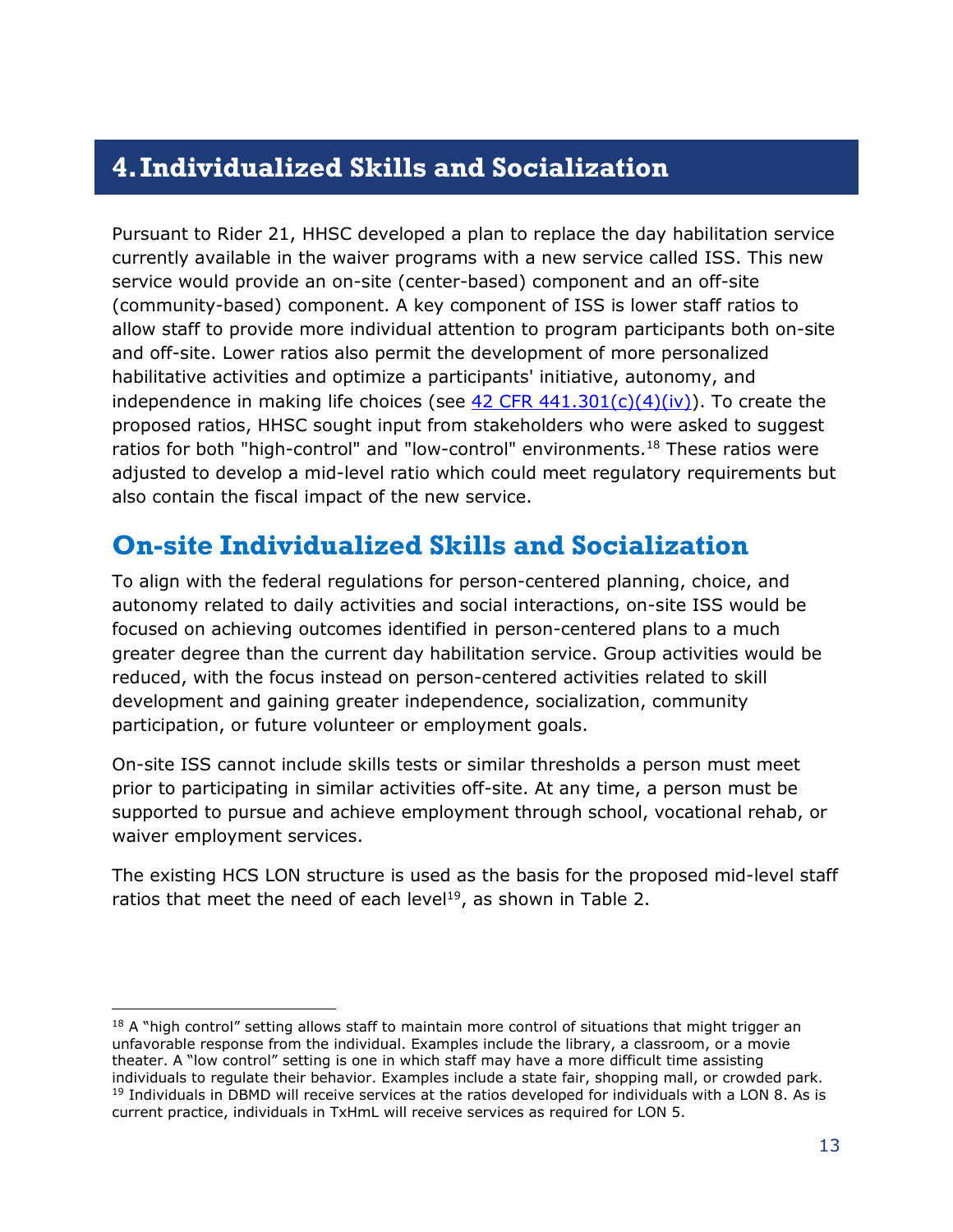| <b>LON</b>                    | <b>Ratio</b> | <b>Estimated Rate</b> |
|-------------------------------|--------------|-----------------------|
| <b>Intermittent (LON 1)</b>   | 1:7          | \$4.95/hr             |
| Limited (LON 5)               | 1:5          | \$5.83/hr             |
| <b>Extensive (LON 8)</b>      | 1:3          | \$7.85/hr             |
| <b>Pervasive (LON 6)</b>      | 1:3          | \$7.85/hr             |
| <b>Pervasive Plus (LON 9)</b> | 1:1          | \$17.96/hr            |

**Table 2. ISS On-site Staffing Ratios and Rates**

### <span id="page-13-0"></span>**Off-site Individualized Skills and Socialization**

Off-site ISS provides activities integrated into the larger community to promote the development of skills and behavior that support greater independence and personal choice, and they must be consistent with achieving the outcomes identified in the person's service plan. These parameters address regulatory requirements for settings to be integrated and to support full access to the greater community to the same degree as a person not receiving HCBS services (see [42 CFR 441.301](https://www.ecfr.gov/cgi-bin/retrieveECFR?gp=&SID=b7ebd395fd034f1f1048653a677f8056&mc=true&n=pt42.4.441&r=PART&ty=HTML#se42.4.441_1301)   $(c)(4)(i)$ , as well as to optimize individual initiative, autonomy, and independence in making life choices (see 42 CFR  $441.301(c)(4)(iv)$ ). The settings options are identified and documented in the person-centered service plan. They are based on the person's needs and preferences (see 42 CFR  $441.301(c)(4)(ii)$ ).

As shown in Table 3, the following mid-level ratios for off-site ISS were determined in the same manner as on-site ISS.<sup>20</sup>

-

<sup>&</sup>lt;sup>20</sup> A rate "add on" is available for people with high support needs, which include but are not limited to medical, behavioral, or supervisory needs.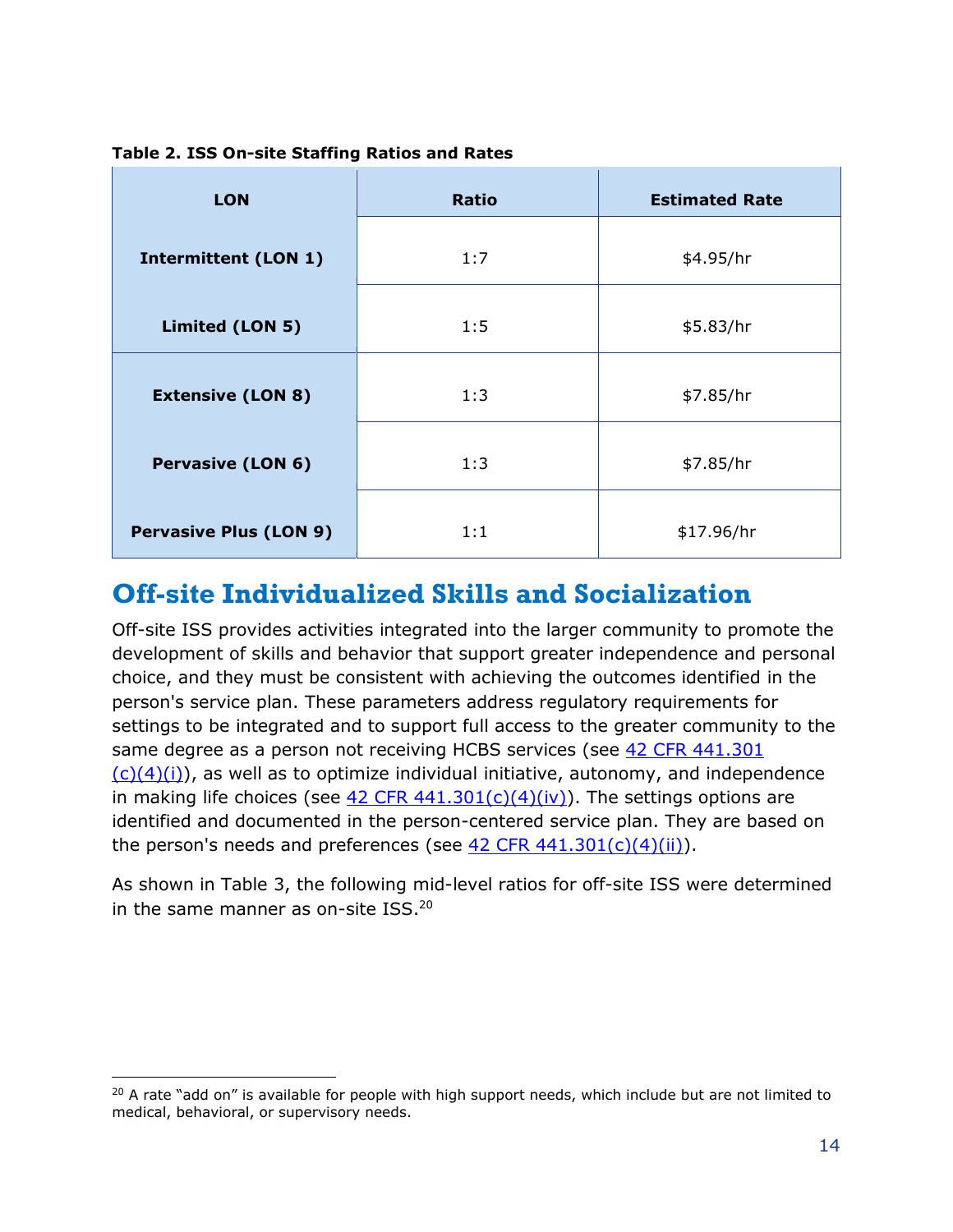| <b>LON</b>                    | <b>Ratio</b> | <b>Estimated Rate</b> |
|-------------------------------|--------------|-----------------------|
| <b>Intermittent (LON 1)</b>   | 1:6          | \$5.19/hr             |
| Limited (LON 5)               | 1:4          | \$6.42/hr             |
| <b>Extensive (LON 8)</b>      | 1:2          | \$10.12/hr            |
| <b>Pervasive (LON 6)</b>      | 1:2          | \$17.52/hr            |
| <b>Pervasive Plus (LON 9)</b> | 1:1          | \$17.52/hr            |

#### **Table 3. ISS Off-site Staffing Ratios and Rates**

### <span id="page-14-0"></span>**Off-site and On-site Time**

The federal HCBS regulations are clear that people must have full access to the greater community. This includes opportunities to seek employment and work in competitive integrated settings, engage in community life, control personal resources, and receive services in the community, to the same degree of access as people not receiving Medicaid HCBS. As a result, ISS includes an off-site component that is not available in the current day habilitation model. Other states' expectations for time spent in the community range from 25 percent to 100 percent of the time spent in the service.

Pennsylvania's model uses a 25 percent off-site benchmark. Pennsylvania also has a very comprehensive employment first plan which in conjunction with their day programming service provides ample opportunity for community integration. Pennsylvania initially set forth a benchmark of 75 percent, but this was reduced as a result of stakeholder input. HHSC assumes a 25 percent community integration goal for ISS.

### <span id="page-14-1"></span>**Provider Qualifications**

Provider qualifications for ISS are similar to qualifications currently required for day habilitation, but with an additional requirement that the provider be registered with HHSC. To serve people in DBMD, HCS, or TxHmL, the ISS provider would need to be either a TxHmL or HCS comprehensive provider, a DBMD program provider, or a subcontractor of the TxHmL, HCS, or DBMD provider. Additionally, the provider would need to meet all requirements to become registered to provide ISS, including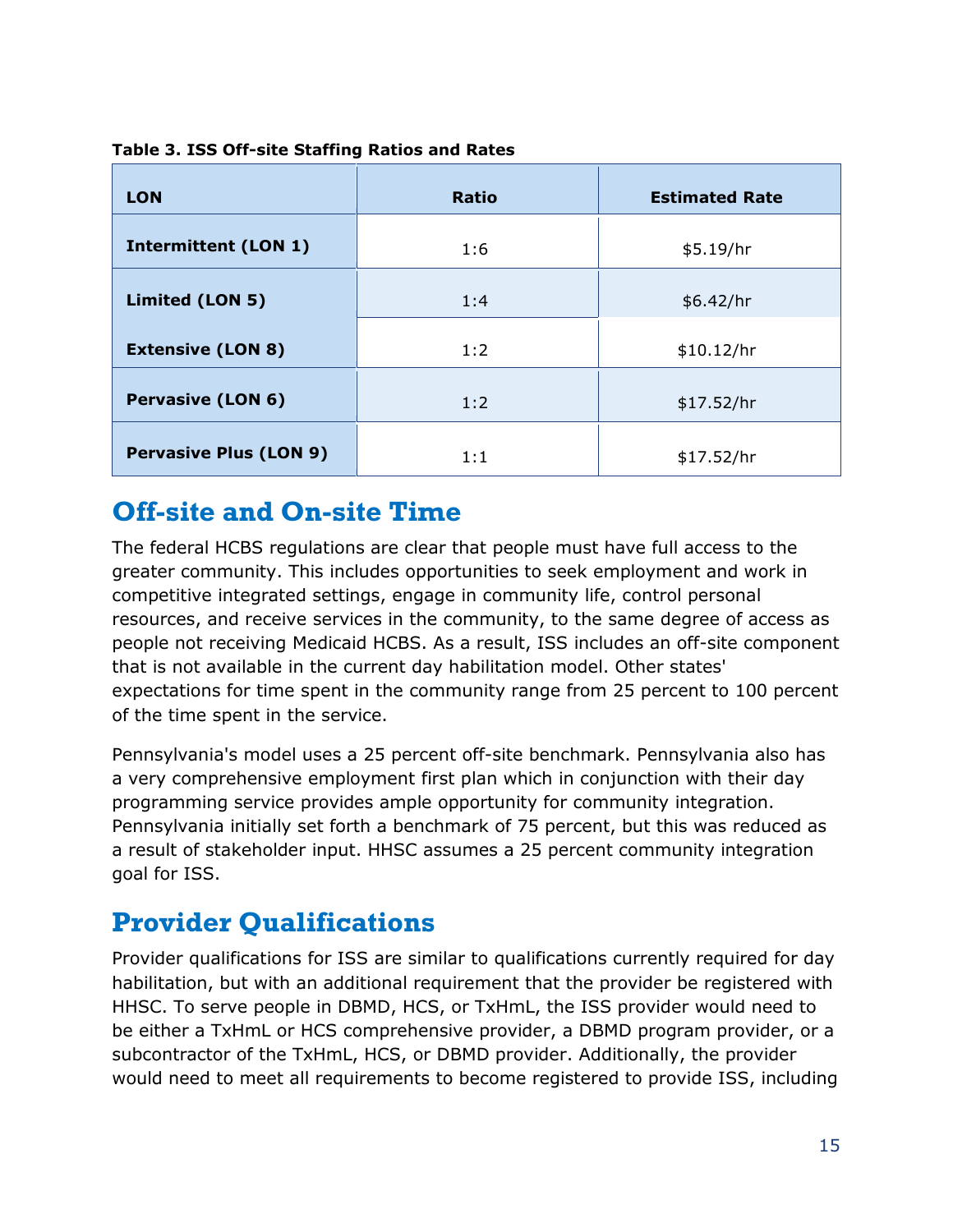completing required training and providing business information such as location and owner.

# <span id="page-15-0"></span>**Monitoring**

Federal HCBS regulations require states to demonstrate ongoing oversight of settings to ensure compliance with the regulations. Oversight for ISS providers would need to be conducted by new HHSC staff for the TxHmL and HCS programs. Current contract monitoring of DBMD providers would ensure the ISS provider meets all requirements for the DBMD program. To ensure all ISS provider locations are known to HHSC, providers would be required to register with HHSC. Additional information on oversight of these providers is included in the ISS Provider Oversight section of this report below.

### <span id="page-15-1"></span>**Implementation Date**

To implement the ISS benefit, HHSC would need to complete waiver amendments, rule promulgation, IT systems changes, and provider education and outreach. There are several feasible implementation dates for ISS since the federal compliance deadline has been extended by one year to March 1, 2023. The benefit could be implemented by September 1, 2022, allowing six months before the federal compliance deadline to resolve any issues and make adjustments. A December 1, 2022, implementation of ISS is also possible and would allow HHSC three months to work out any issues before the federal compliance deadline. Due to the level of changes required of providers to implement and the potential need for providers to hire new staff once funding is available, HHSC recommends implementing on September 1, 2022 with full compliance not required until March 1, 2023.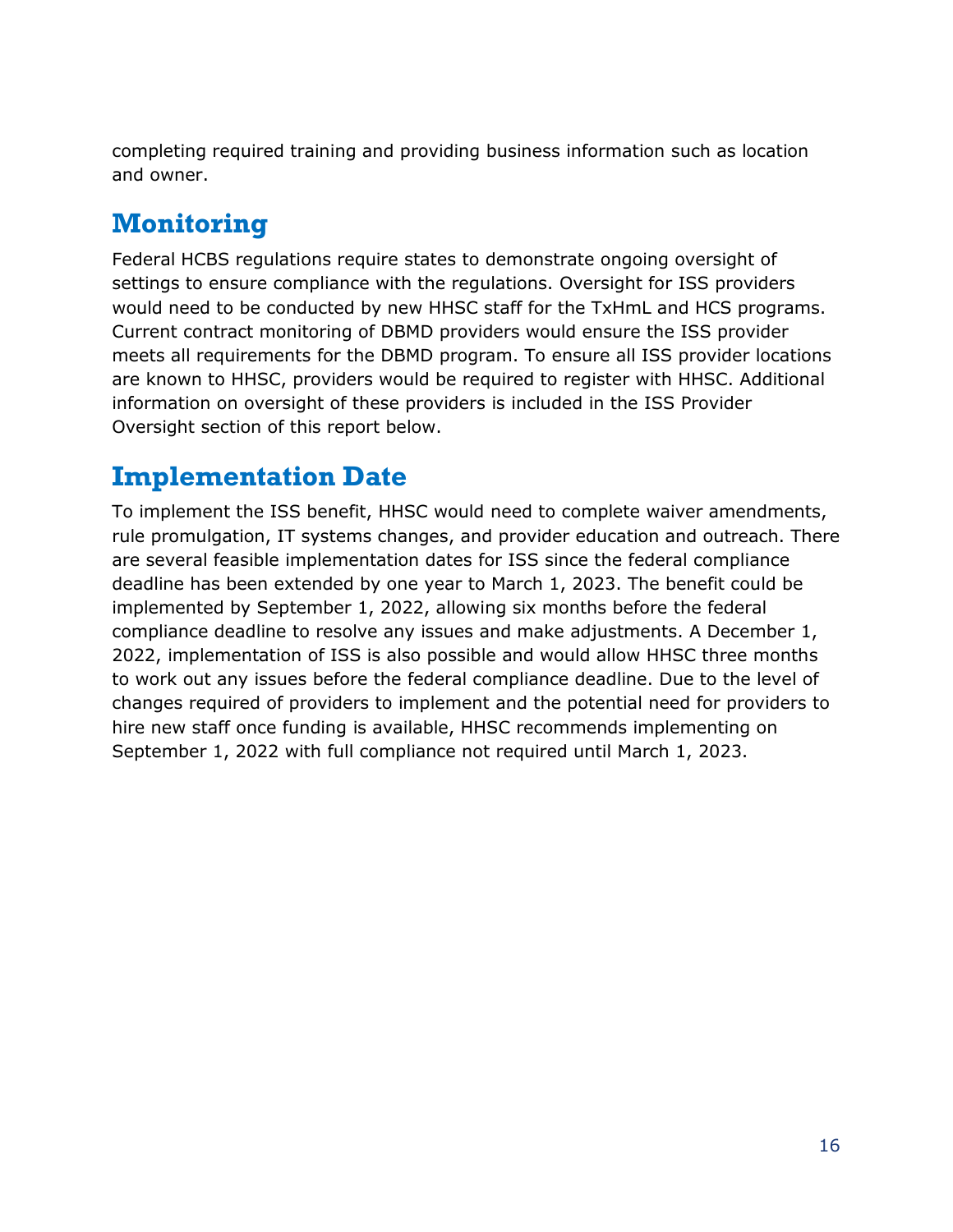# <span id="page-16-0"></span>**5. ISS Provider Oversight**

Today, HHSC has no direct oversight of day habilitation providers because comprehensive waiver program providers that directly contract with HHSC either subcontract for this service or provide it directly. HHSC must add resources for ISS provider oversight to ensure providers implement the changes described above, safeguard the health and safety of the people receiving services, and ensure that compliance is sustained over time.

State licensure of ISS providers would provide the strongest regulatory health and safety protections for individuals in the program. It also would offer a fuller array of enforcement actions that the state can take against providers for failure to comply with health and safety regulations.

However, as an interim step prior to full licensure of the new provider type, another option is to establish an ISS provider registration process with both external and internal facing capabilities. ISS providers would be required to complete required training as well as providing necessary information to HHSC. The external functions would require ISS providers to enter their information into the registry and upload required documents directly to HHSC. Among the information ISS providers would be required to submit before they could be posted to the public-facing registry on the HHSC website are:

- Business entity
- CEO/owning individuals
- Location
- Contracted providers (providers who use this entity for ISS services)
- Maximum number of people allowed in the program
- Date open for business
- Proven ability to upload documents to HHSC Regulatory Services

Internally, the registry would allow HHSC to learn the number of ISS providers statewide and their location. Because day habilitation providers are not directly regulated by the state, it is not known exactly how many are currently providing services and where.

ISS providers would be required to join the HHSC registry before they could contract with a comprehensive Medicaid waiver provider, including the HCS program, which has the most individuals receiving day habilitation services. If HHSC determines through an annual survey or investigation that a comprehensive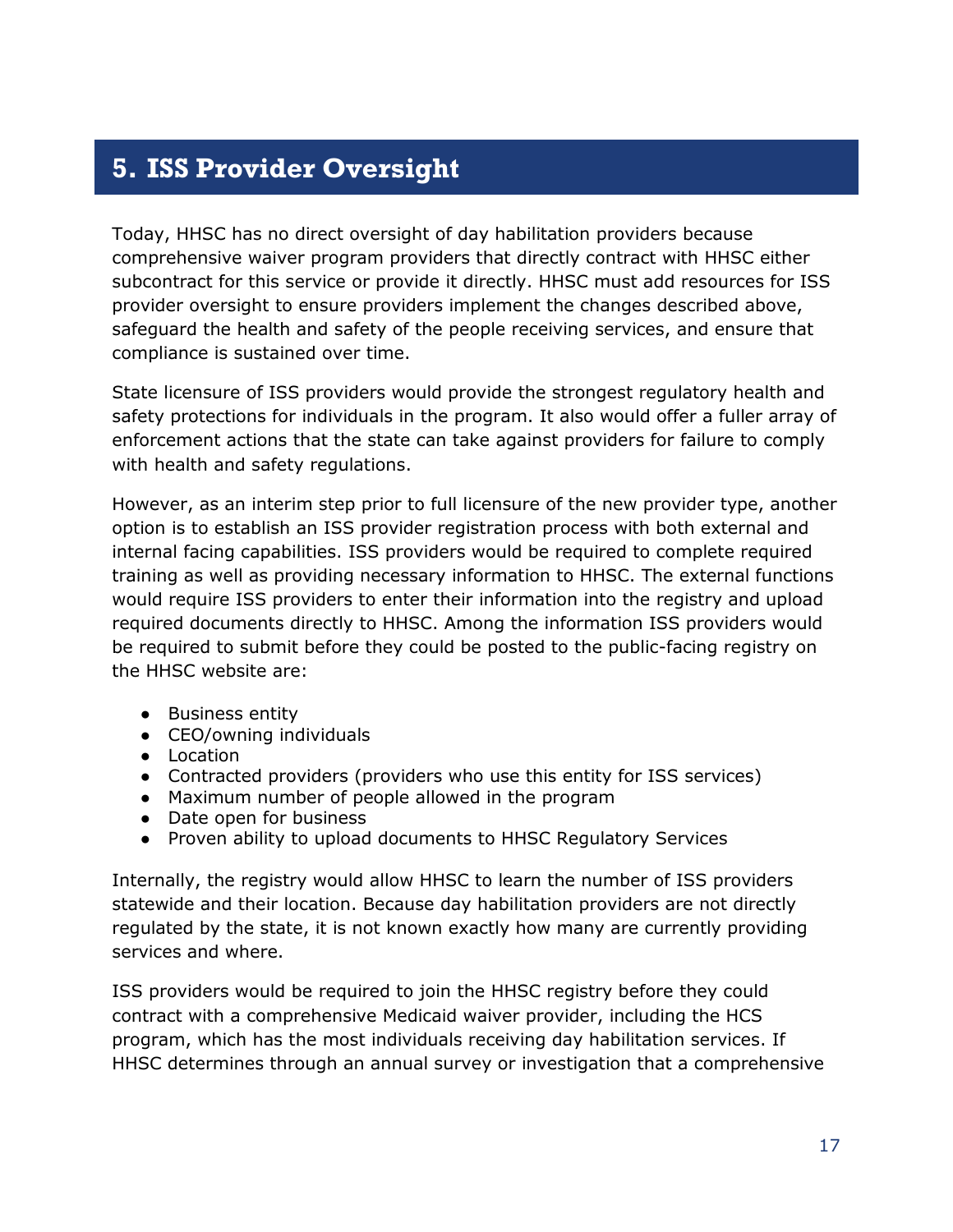provider is not using a registered ISS provider, it could cite the comprehensive provider for a regulatory violation and require it to come into compliance.

HHSC would require statutory authority to explicitly authorize HHSC to enter these facilities to assess ISS providers' compliance with HCBS regulations. HHSC staff would use any interim period between implementation of ISS and the March 2023 deadline for federal compliance to offer guidance and training to providers on these requirements. HHSC also could implement a hold-harmless period, during which onsite visits are held and ISS providers are informed of determinations, but no violations are cited, or enforcement actions taken against them.

HHSC estimates additional staff would be required to establish and maintain the ISS registry as well as to assess ISS provider compliance as providers begin operations statewide. HHSC would charge a reasonable fee to ISS providers to join the registry, which could eventually help offset some of the costs to the state.

It is important to note that a registry is not equal to full regulatory oversight, which requires providers to meet an array of state requirements to receive a license, as well as pass on-site inspections by HHSC staff to assess health and life safety code compliance. As noted, full regulatory oversight also would allow the state to issue citations for regulatory violations and take direct enforcement actions – such as issuing administrative penalties or revoking a license – against ISS providers for more serious failure to comply with state regulations.

Without full regulatory oversight, if HHSC identifies a health and safety risk to individuals receiving ISS services, it can only take enforcement or other regulatory action against the comprehensive provider, which is the current process. Comprehensive providers would remain responsible for ensuring the health and safety of individuals in their subcontracted ISS settings, and they could terminate a subcontract with an ISS provider for failure to do so if needed to come into compliance with all regulatory requirements.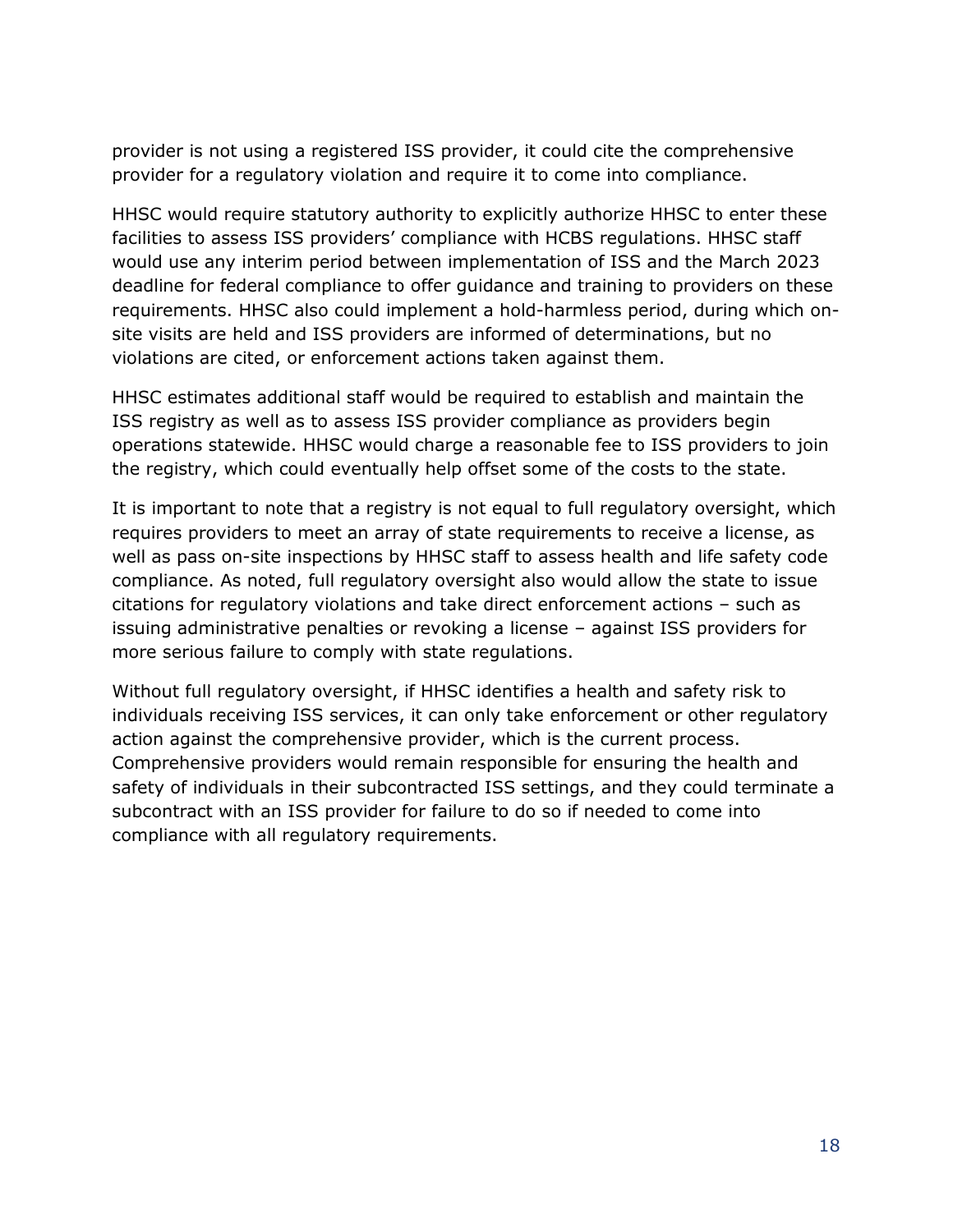### <span id="page-18-0"></span>**6.Comparisons to Other States**

HHSC researched other states' day programs using statewide transition plans, state presentations, and conversations with state officials. Additional information regarding other states can be found in [Appendix B.](#page-26-0)

Each state reviewed, including Tennessee, Ohio, Pennsylvania, and Nebraska, took different approaches to reach compliance with the CMS settings regulations. HHSC's plan for implementing an ISS service with both a community component and a facility-based component is consistent with other states. Pennsylvania set a benchmark of 25 percent community integration, but other states did not set benchmarks, instead relying on the person to determine how much integration they desired.

The research on other states also identified differences between the rates that HHSC is paying for day programming compared to other states. All the other states reviewed currently pay higher rates for their day programming service.

Of the states reviewed, three of the four have direct contractual or licensure relationships with their day programming providers. Ohio's monitoring appears to be similar to Texas' current structure where HHSC monitors the waiver services provider and only monitors the day programming when a person is selected for monitoring that used that service. Ohio reported they are currently working to improve their oversight efforts but did not offer specifics.

HHSC has received feedback from some stakeholders to remove the facility-based service in its entirety. It appears that other states have not moved in this direction, as all four states reviewed maintain the option for a facility-based service.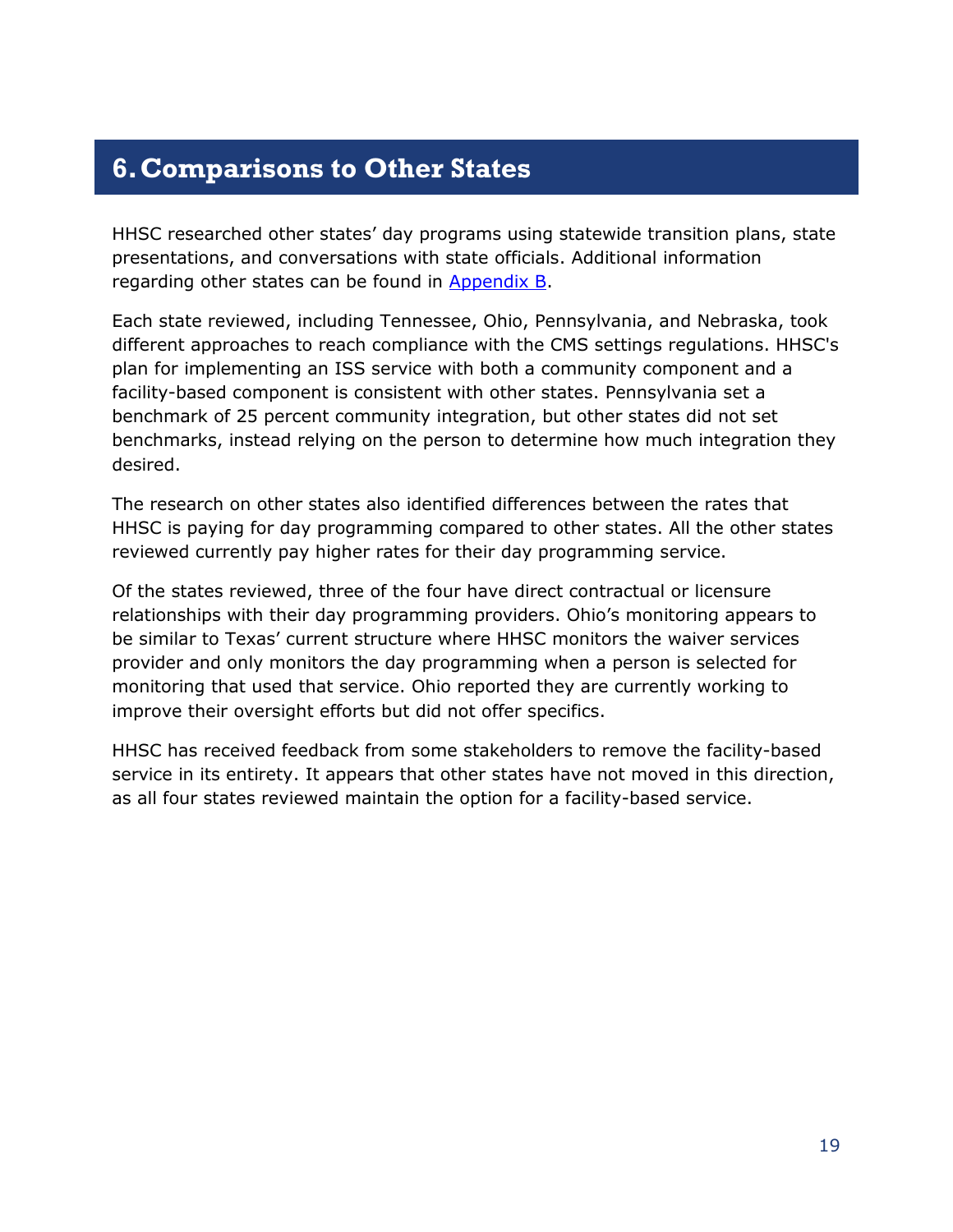### <span id="page-19-0"></span>**7. Stakeholder Feedback**

HHSC consulted the IDD SRAC on potential options to scale the ISS service. The IDD SRAC is composed of people with IDD who receive Medicaid supports, representatives of Medicaid health care and long-term services and supports providers, managed care organizations, and advocates for and family members of people with IDD.

#### **Off-site and On-site Time**

Stakeholders had differing opinions on benchmarks for time off-site. It was generally agreed that time off-site should only be a goal and not an amount that should be enforced. Stakeholders instead advocated for a person-centered approach using each person's plan to determine if they would want more or less than 25 percent of time off-site. Additionally, one stakeholder suggested a phasedin approach where the state begins with 25 percent off-site and then progresses over time to 50 percent of time off-site.

### **Provider Staffing Ratios**

Stakeholders felt that a maximum ratio of 1:5 would be needed to ensure successful community integration. Multiple stakeholders had concerns that raising the maximum ratios could jeopardize individualization of services and prevent services from being person-centered. Multiple stakeholders also expressed a need for a 2:1 ratio to support some people with higher medical or behavioral needs.

### **Implementation Date**

Stakeholders felt that a September 1, 2022 implementation date, which allows six months before the final compliance deadline, would be a reasonable timeline to implement the ISS benefit. They had concerns with any less time than six months.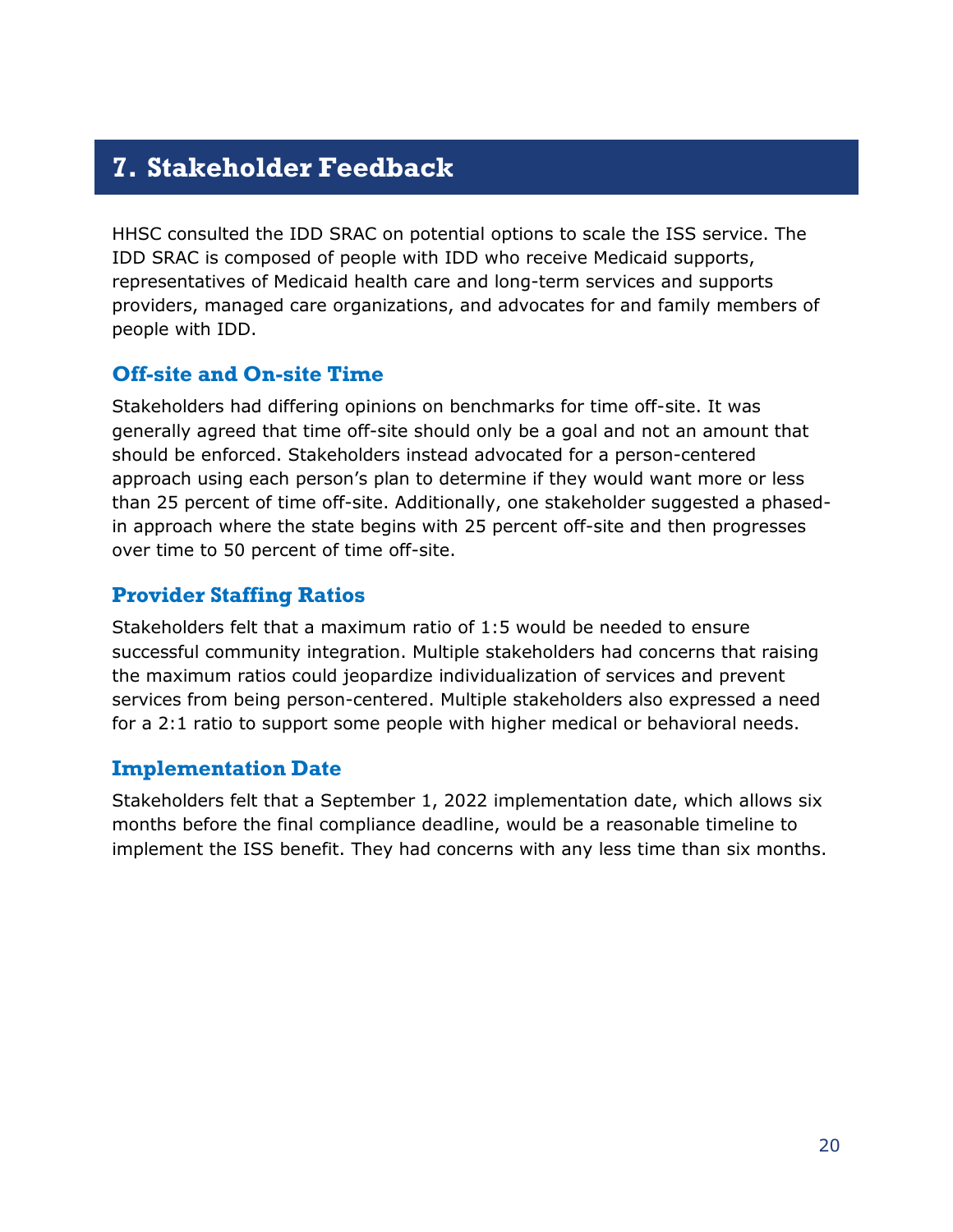### <span id="page-20-0"></span>**8. Fiscal Impact Estimates**

Rider 21 requires HHSC to develop a plan, including recommendations and a fiscal impact estimate, to replace current day habilitation services in waiver programs for individuals with IDD with more integrated services that maximize participation and integration in the community. In response to Rider 21, HHSC developed this plan to implement ISS. A sufficient appropriation is a key component of the plan and is necessary to implement ISS as proposed in the plan. HHSC included an exceptional item in its fiscal year 2022-23 Legislative Appropriations Request to comply with federal requirements for community integration for individuals with disabilities.

HHSC recommends:

- Assuming 25 percent of services are provided off-site, using mid-level staffing ratios.
- Increasing rates for ISS to support off-site services.
- Increasing rates to support lower staffing ratios.
- Creating a registry for oversight of the new service in the interim and pursuing a state licensure for stronger oversight in the future.
- Implementing on September 1, 2022, with an expectation of compliance by March 1, 2023.

HHSC submitted an exceptional item request to the 86th Legislature in the amount of \$284,471,850 in All Funds for the 2020-21 biennium to fund ISS. This exceptional item was not funded.

HHSC has submitted an exceptional item request for the 2022-23 biennium. For this Rider 21 plan, the estimated fiscal impact for fiscal years 2022-26 to implement ISS is included in the table below.

|  |  | Table 4. ISS Cost by Fiscal Year |  |
|--|--|----------------------------------|--|
|  |  |                                  |  |

| <b>Fiscal Year</b> | <b>All Funds</b> | <b>General Revenue</b> |
|--------------------|------------------|------------------------|
| $2022^{21}$        | \$622,145        | \$311,073              |
| 2023               | \$91,558,739     | \$35,463,457           |

 $\overline{a}$  $21$  ISS does not implement until fiscal year 2023 so the only costs assumed for fiscal year 2022 are for IT systems changes.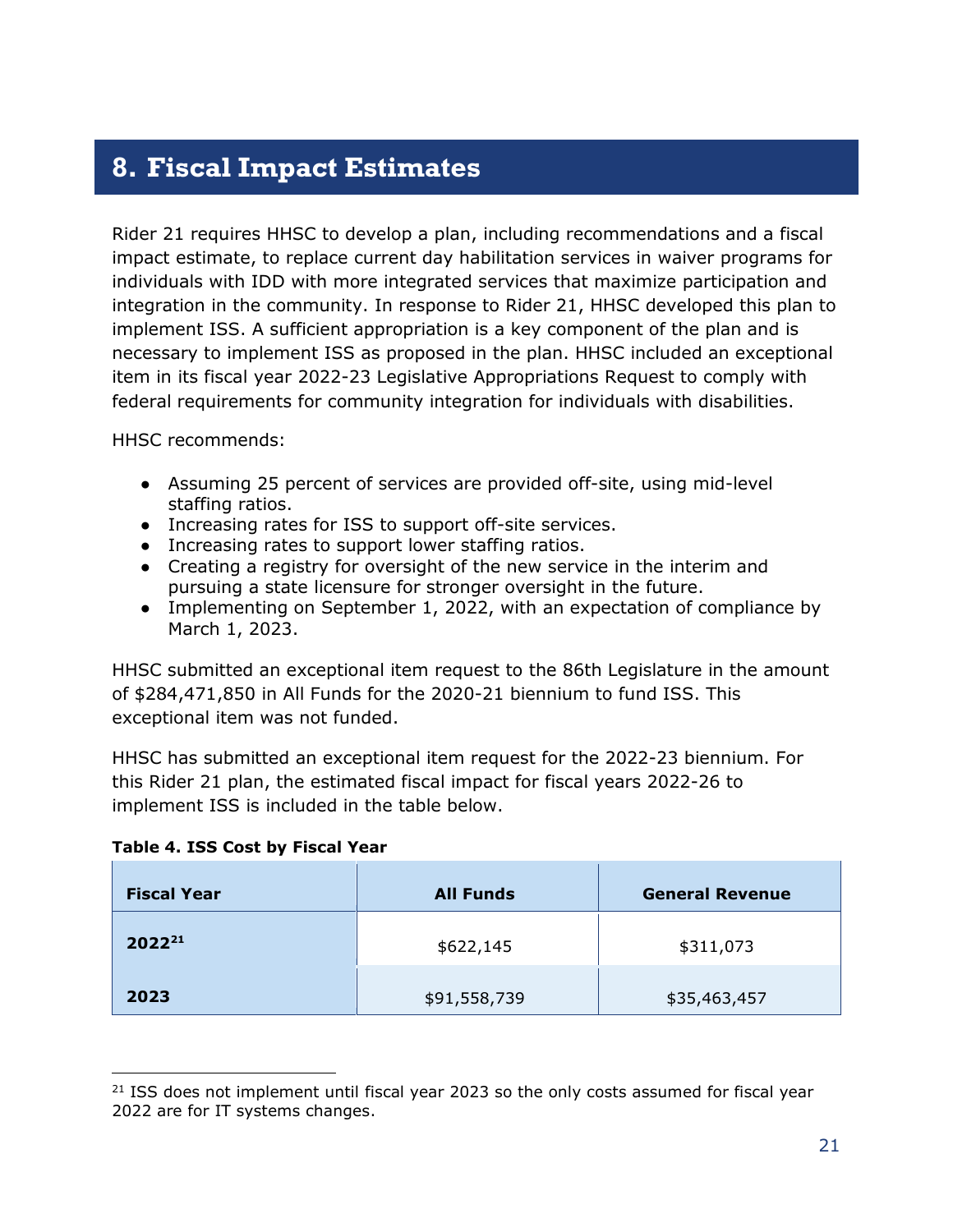| <b>Fiscal Year</b> | <b>All Funds</b> | <b>General Revenue</b> |
|--------------------|------------------|------------------------|
| 2024               | \$91,558,739     | \$35,463,457           |
| 2025               | \$91,558,739     | \$35,463,457           |
| 2026               | \$91,558,739     | \$35,463,457           |

These costs reflect the additional funds needed for an increase in reimbursement rates, lower staff to client ratios, additional support staff and new information technology, and are in addition to the current costs that will continue to be needed to provide the service. The current costs will still be needed to provide ISS going forward and the projections are detailed for fiscal years 2022-26 in the chart below. The below costs are already accounted for in the base budget and are not part of the exceptional item request.

| <b>Fiscal Year</b> | <b>All Funds</b> | <b>General Revenue</b> |
|--------------------|------------------|------------------------|
| 2022               | \$110,064,728    | \$42,396,933           |
| 2023               | \$143,553,433    | \$55,339,849           |
| 2024               | \$145,044,835    | \$55,914,784           |
| 2025               | \$144,843,578    | \$55,837,199           |
| 2026               | \$148,087,526    | \$57,087,741           |

|  |  | Table 5. Projected Day Habilitation Costs by Fiscal Year |
|--|--|----------------------------------------------------------|
|--|--|----------------------------------------------------------|

Since the last legislative session, HHSC has updated assumptions for the fiscal impact estimates for ISS based on a better understanding of CMS' requirements for compliance. This better understanding is a result of reviewing other states day programming services with varying levels of CMS approval. The previous exceptional item assumed 50 percent of time off-site and with lower staff-to-person ratios with the maximum being 1:5. This plan assumes 25 percent time off-site and maximum ratios of 1:7. The current daily rates for day habilitation in HCS, which were utilized in determining the fiscal estimate, were effective September 1, 2019.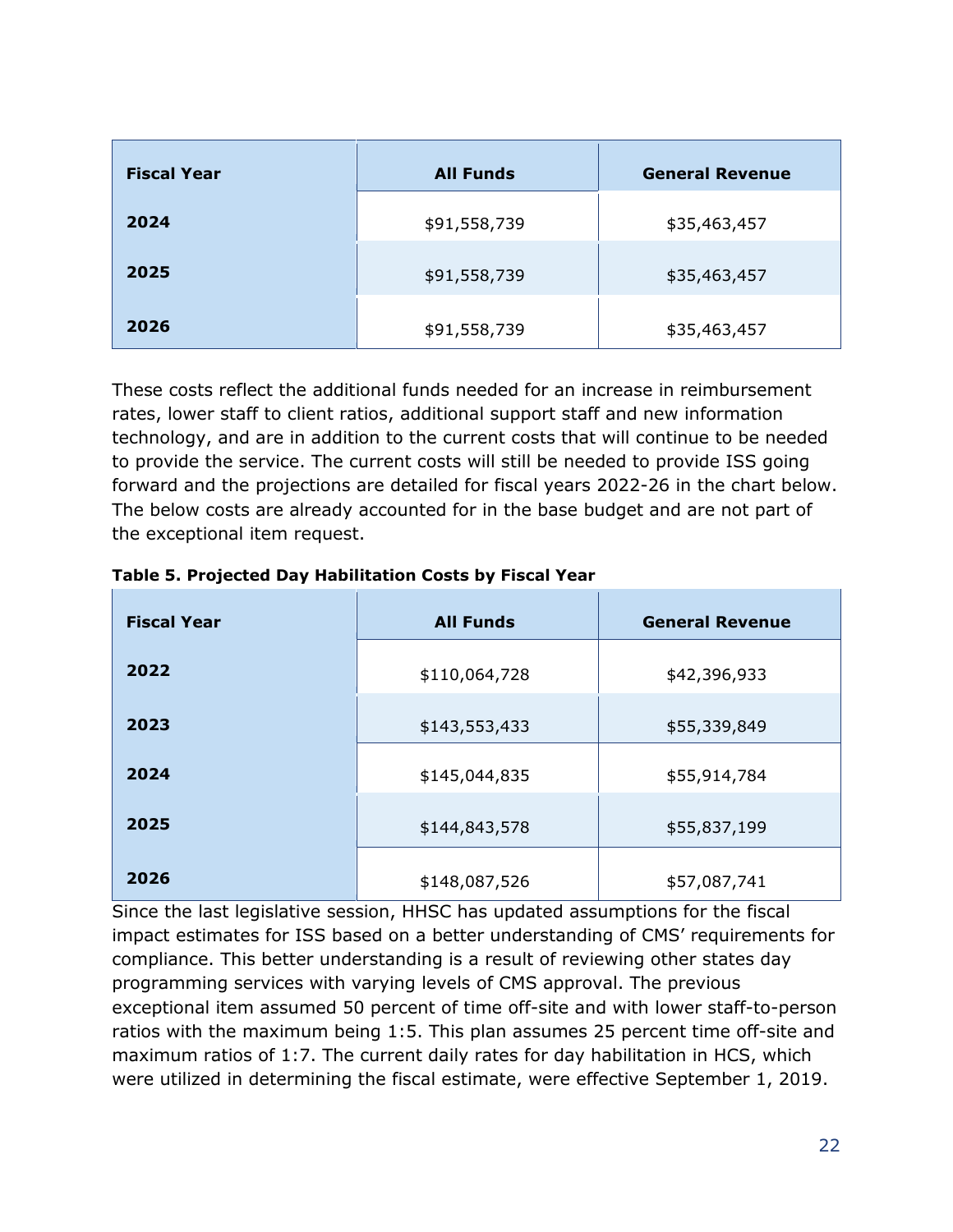Ultimately, this plan is subject to CMS approval. If CMS does not approve the plan, adjustments will need to be made to meet expectations.

### **Rates Impact**

Based on the recommendations above, the rate impact for ISS is estimated at \$90,095,305 in All Funds and \$34,731,740 in General Revenue for each year of fiscal years 2023-26.

### **Staffing Costs**

### **Utilization Review Staff**

This request is expected to increase workload for both nurses in the field doing face to face reviews, and desk reviewers handling HCS, TxHmL, and DBMD. Two program specialists and four nurses will be needed to accommodate this request. Costs for these staff are estimated at \$388,896 in All Funds and \$194,448 in General Revenue for each year of fiscal years 2023-26.

### **Oversight Staff**

To implement the registry, HHSC will need two full-time equivalent (FTE) positions: (1) an IT programmer to update the online long-term care licensing portal to accommodate the registry; and (2) a Regulatory Services licensing specialist to maintain the registry, including posting new providers, verifying their registry information is accurate and complete, and removing providers from the registry if they cease operations. To monitor compliance with the federal HCBS requirements, HHSC will need 16 FTEs to conduct on-site reviews and provide administrative support. Costs for these staff are estimated at \$1,074,538 in All Funds and \$537,269 in General Revenue for each year of fiscal years 2023-26.

### **IT**

Funds for IT are needed to create a Provider Registration Database with both internal and external functionality to support oversight of ISS. One time costs for these changes are estimated at \$622,145 in All Funds and \$311,073 General Revenue.

### <span id="page-22-0"></span>**Future Considerations**

Overall, Texas Medicaid HCBS services are in a good position for compliance with the HCBS settings regulations. Although ISS would be a compliant service it does have some limitations, such as limited hours and limited weekend availability. Due to these limitations, stakeholders have suggested looking at additional ways to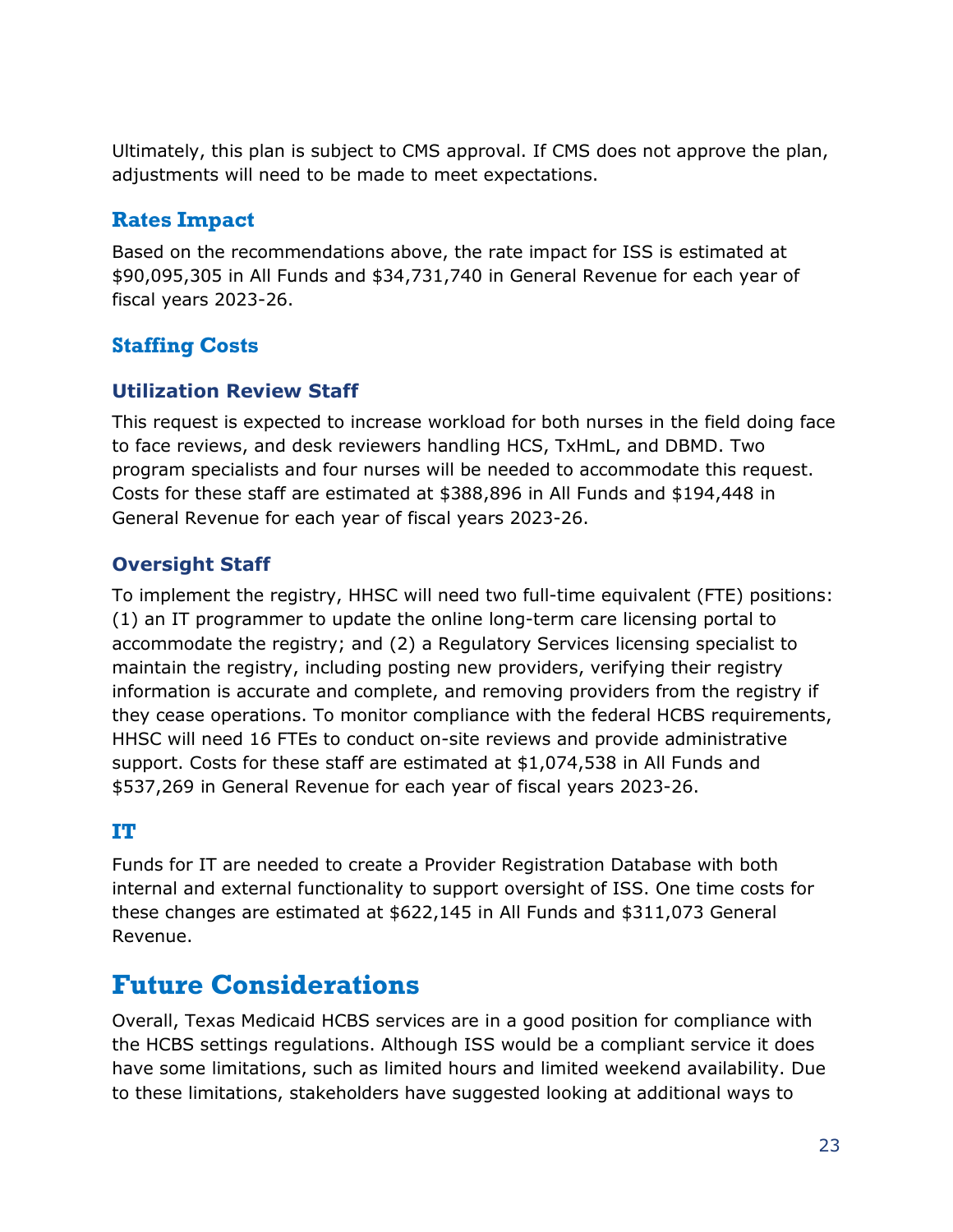enhance community participation in the future. These additional options include two new services called Community Integration and Community Integration Support or enhancing current services to meet the same objectives.

Community integration services or service enhancements include non-work related activities customized to individual goals to access and experience community participation as required by HCBS settings regulation 42 CFR 441.301(c)(4)(i).<sup>22</sup> Community integration could be provided outside of the person's residence and would be available during the day, evening, or weekends to an individual or to a group of individuals. In accordance with 42 CFR 441.301(c)(4)(ii), community integration services would be directly linked to the goals and outcomes identified in an individual's person-centered plan, and would assist the individual to do the following:

- acquire, retain, or improve socialization and networking,
- independently use community resources, and
- participate in the community outside the place of residence.

Community integration support services or enhancements would provide assistance to an individual to help him or her identify and locate community activities, events, and educational opportunities matching the individual's interests as identified in the individual's person-centered plan. The service could also include community engagement activities conducted without the individual present to address health and safety requirements, necessary supports, and education to community stakeholders responsible for the operation, oversight and planning of community activities, events and educational opportunities.

<sup>-</sup><sup>22</sup> 42 CFR §441.301(c), [https://www.federalregister.gov/documents/2014/01/16/2014-](https://www.federalregister.gov/documents/2014/01/16/2014-00487/medicaid-program-state-plan-home-and-community-based-services-5-year-period-for-waivers-provider) [00487/medicaid-program-state-plan-home-and-community-based-services-5-year-period-for-waivers](https://www.federalregister.gov/documents/2014/01/16/2014-00487/medicaid-program-state-plan-home-and-community-based-services-5-year-period-for-waivers-provider)[provider](https://www.federalregister.gov/documents/2014/01/16/2014-00487/medicaid-program-state-plan-home-and-community-based-services-5-year-period-for-waivers-provider) .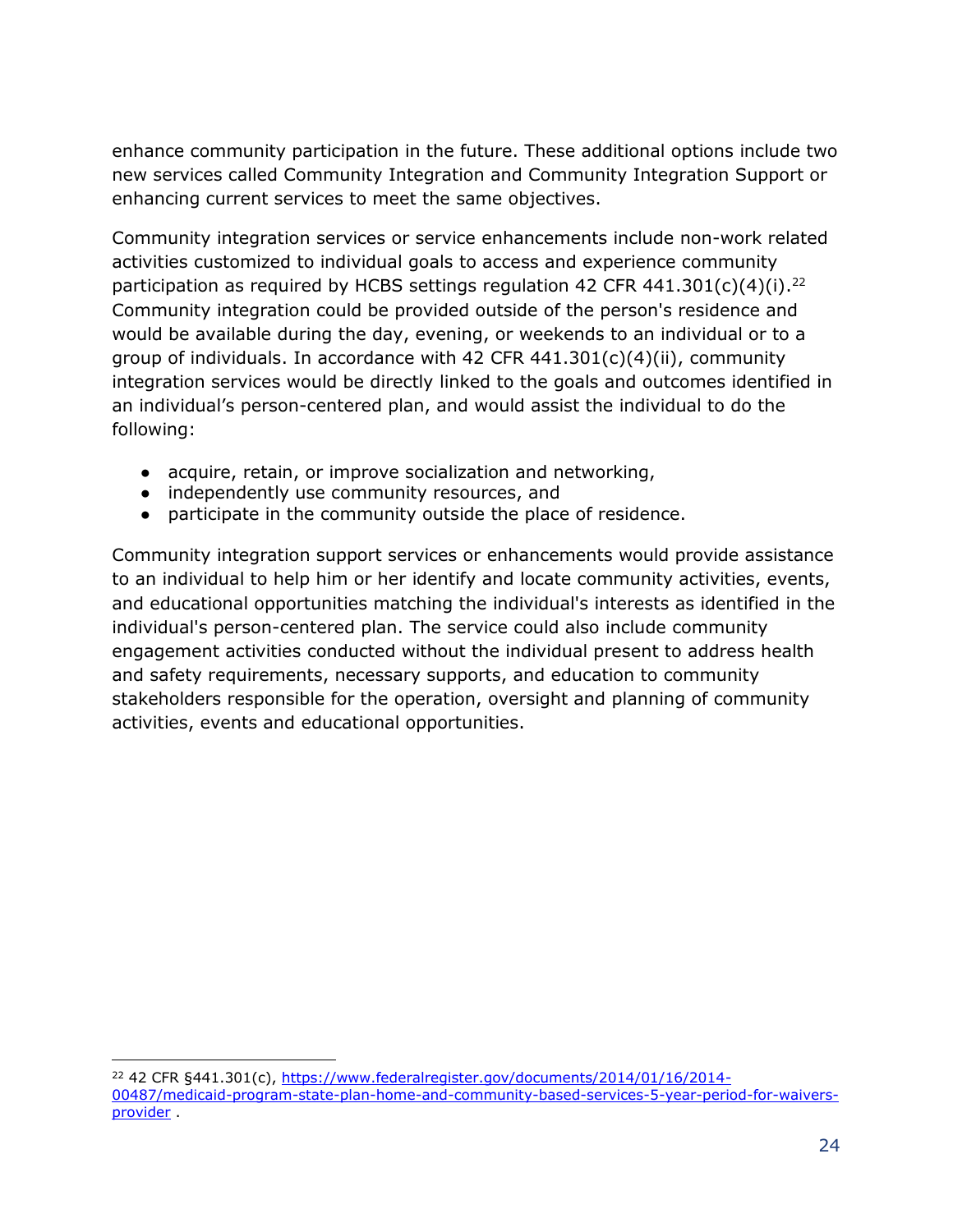### <span id="page-24-0"></span>**9.Conclusion**

Multiple states have had to implement changes to their day programming services to comply with the federal HCBS settings regulations. Texas is faced with a higher fiscal impact than other states due to the characteristics of the current day habilitation service and the state's size. For Texas' day programming service to fully meet the intent of the regulations, it will need to provide people receiving the service with greater opportunities for community integration. The ISS service is consistent with other states' solutions for compliance.

As required by Rider 21, HHSC is submitting this plan which describes the agency's recommendation to replace day habilitation services provided to individuals in HCS, TxHmL, and DBMD with a more integrated service, ISS. HHSC has submitted an exceptional item for the fiscal years 2022-23 Legislative Appropriations Request to fund this new service. The plan requires an appropriation to implement ISS.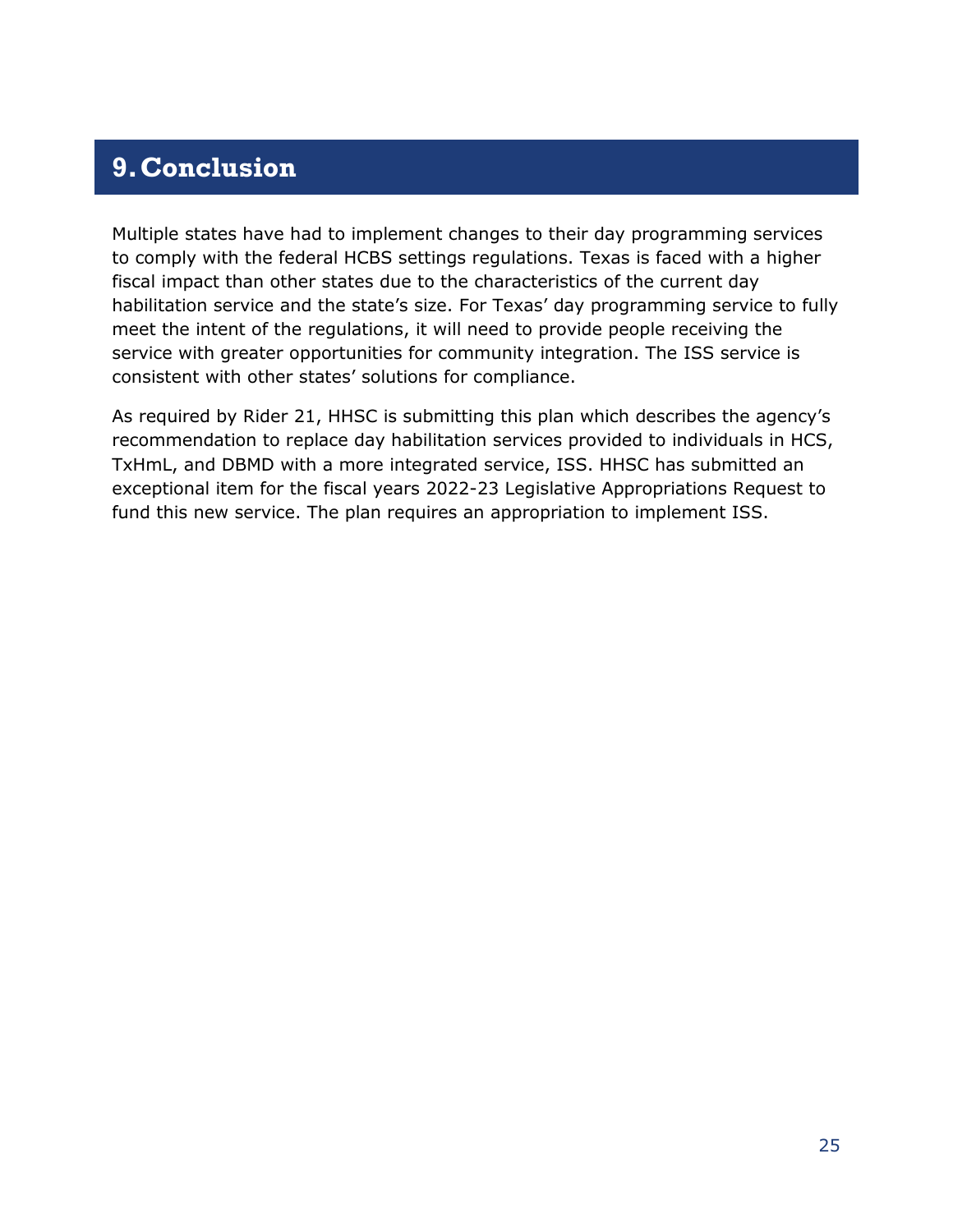# **List of Acronyms**

<span id="page-25-0"></span>

| <b>Acronym</b> | <b>Full Name</b>                                                                                                             |
|----------------|------------------------------------------------------------------------------------------------------------------------------|
| <b>CLASS</b>   | Community Living Assistance and Support Services (1915(c)<br>Waiver Program)                                                 |
| <b>CMS</b>     | <b>Centers for Medicare &amp; Medicaid Services</b>                                                                          |
| <b>DADS</b>    | Department of Aging and Disability Services                                                                                  |
| <b>DBMD</b>    | Deaf Blind with Multiple Disabilities (1915(c) Waiver Program)                                                               |
| <b>DODD</b>    | Department of Developmental Disabilities                                                                                     |
| <b>FTE</b>     | <b>Full Time Equivalent</b>                                                                                                  |
| <b>FY</b>      | <b>Fiscal Year</b>                                                                                                           |
| <b>HHSC</b>    | Texas Health and Human Services Commission                                                                                   |
| <b>HCS</b>     | Home and Community-based Services (1915(c) Waiver<br>Program)                                                                |
| <b>HCBS</b>    | Home and Community Based Services                                                                                            |
| <b>ISS</b>     | Individualized Skills and Socialization                                                                                      |
| ICF/IID        | Intermediate Care Facilities for Individuals with an Intellectual<br>Disabilities or Related Conditions (State Plan Service) |
| <b>IDD</b>     | Intellectual or Developmental Disabilities                                                                                   |
| <b>LON</b>     | Level of Need                                                                                                                |
| <b>SRAC</b>    | System Redesign Advisory Committee                                                                                           |
| <b>STP</b>     | <b>Statewide Transition Plan</b>                                                                                             |
| <b>TxHmL</b>   | Texas Home Living (1915(c) Waiver Program)                                                                                   |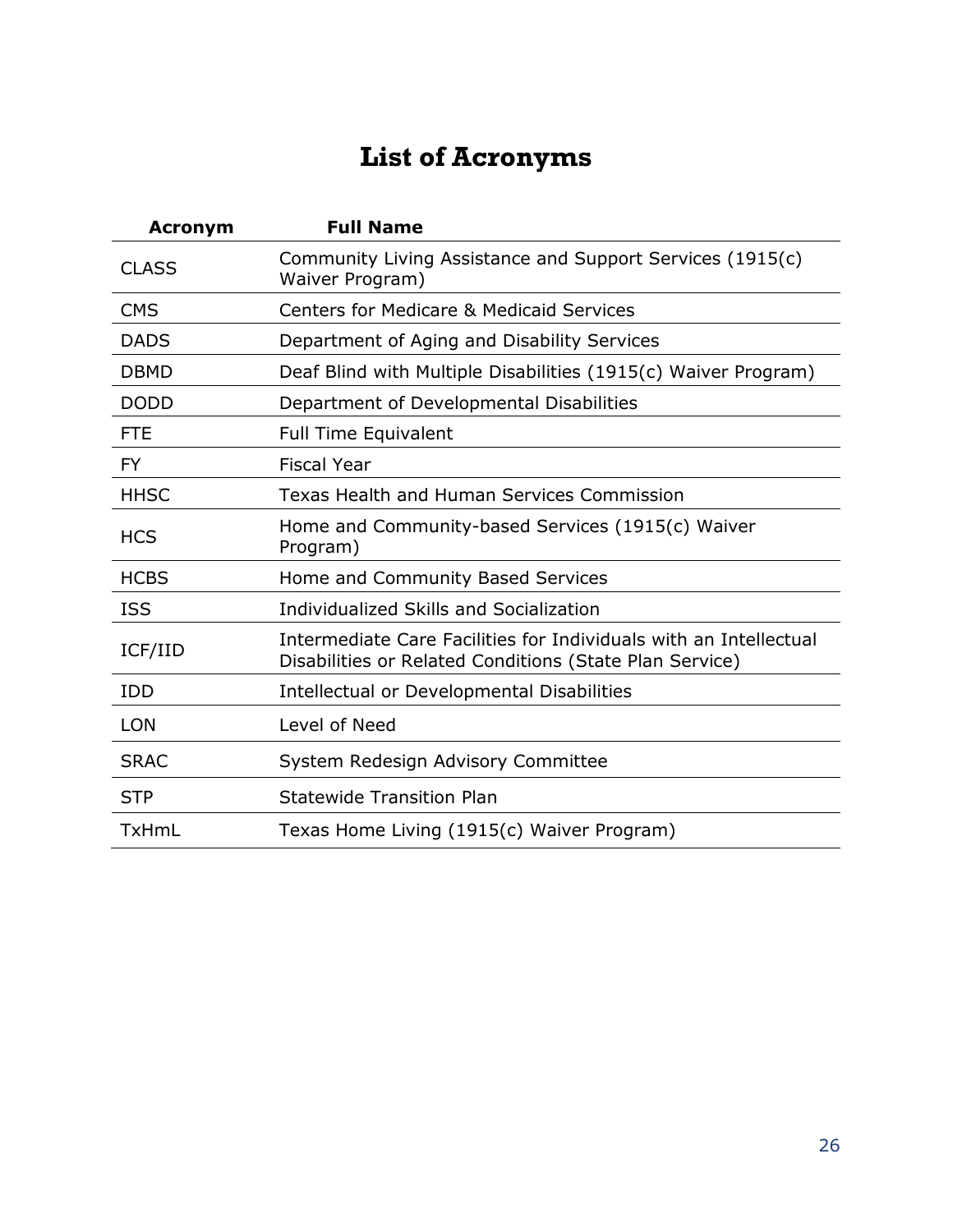### <span id="page-26-0"></span>**Appendix A. [Other State Research]**

# <span id="page-26-1"></span>**Ohio**

### **Adult Day Supports Services**

Ohio currently has initial CMS approval of its STP. The state's Adult Day Supports service requires support to people to participate in community activities and build community membership consistent with their interests, preferences, goals, and outcomes. It also offers supports to develop and maintain a meaningful social life, including social skills development, which offers opportunities for personal growth, independence, and natural supports through community involvement, participation, and relationships, among other activities. It does not specify where the services are provided other than outside of the home.

Ohio does not use a percentage of community integration to assess compliance with settings regulations. Provider and individual reviews are used to inform the level of community integration experienced at the adult day service and whether they consider the level of integration enough to meet settings compliance.

#### **Rates and Staffing Ratios**

At this time, Ohio has not pursued higher rates for Adult Day Supports, but it anticipates that a request to the Ohio General Assembly will be made in the distant future for new funding to help support community-integrated day programming services. Ohio's current rates for day programming for a person with moderate needs are approximately  $$40$  higher per day than Texas' current rates<sup>23</sup>.

Ohio uses a system similar to Texas' level of need to tier rates based on a person's acuity level and subsequent staffing expectations. They do not have defined staffing ratios beyond a maximum of 16 people receiving Adult Day Supports in one group. Providers must ensure the health, safety, and achievement of outcomes in each person's service plan.

#### **Contracts and Licensure**

-

Ohio does not have a direct contractual or licensure relationship with Adult Day Support providers. To provide services under the three Department of Developmental Disabilities (DODD)-administered waivers in Ohio, providers must have a Medicaid Provider Agreement and a certification with DODD. DODD conducts ongoing reviews of provider agencies, as well as independent and self-directed

<sup>&</sup>lt;sup>23</sup> Daily rate comparisons are based on a 6-hour day.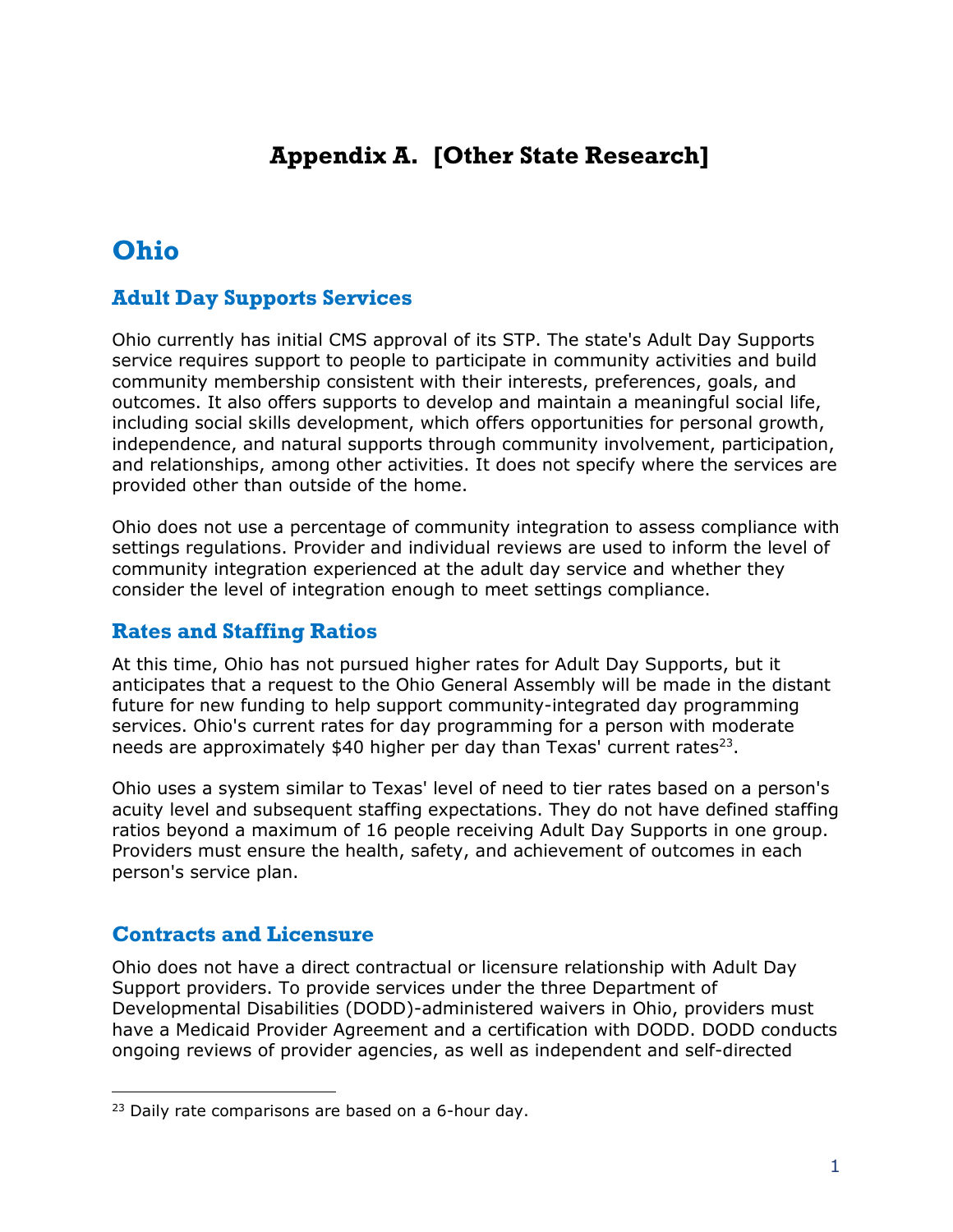providers, to ensure compliance with all state and federal rules and regulations. Ohio continues to improve its sampling and review methodology to ensure specific service sites are included in reviews, rather than simply reviewing an agency provider.

### <span id="page-27-0"></span>**Tennessee**

#### **Facility-Based Day and Community Participation Support Services**

Tennessee currently has final approval of its STP, indicating CMS has approved its day programming models. Tennessee provides two services: Facility-Based Day and Community Participation Supports. Community Participation Supports are only provided in the community. They are services that coordinate and/or provide supports for valued and active participation in integrated community opportunities that build on the person's interests, preferences, gifts, and strengths, while reflecting the person's goals for community involvement and membership. This service involves participation in one or more integrated community settings in activities that involve people without disabilities who are not caregivers. Community Participation Supports are designed to promote maximum participation in integrated community life while facilitating meaningful relationships, friendships, and social networks with persons without disabilities who share similar interests and goals for community involvement and participation.

Facility-Based Day services are supports that occur in a facility-based setting which help a person to acquire, retain, and improve skills in the areas of self-care, sensory/motor development, socialization, daily living skills, and communication to pursue and achieve his or her personal community employment and/or community participation goals. Facility-based day supports are a hub that allows for access to the community. Participants must be encouraged and supported to explore and pursue possibilities for integrated community employment and opportunities to engage in community life. These supports are provided only when selected by a person to focus on developing skills that will support them in employment and/or community living goals. Many providers of Facility-Based Day supports transitioned to be Community-Based Day supports. Community-Based Day supports were later replaced by Community Participation Supports.

Tennessee implemented a variety of changes to its day programming to be compliant with the CMS settings regulations. For example, it removed the requirement for people to receive six hours of employment or day services for the provider to be reimbursed on that day. This is consistent with HHSC's plans to move to an hourly reimbursement rate rather than a daily rate.

#### **Rates and Staffing Ratios**

Tennessee's Facility-Based Day rates comparable to the most common level of need in Texas are approximately \$20 more per day than Texas' current rate. Facility-Based Day services rates tie to staffing ratio expectations. Tennessee's Community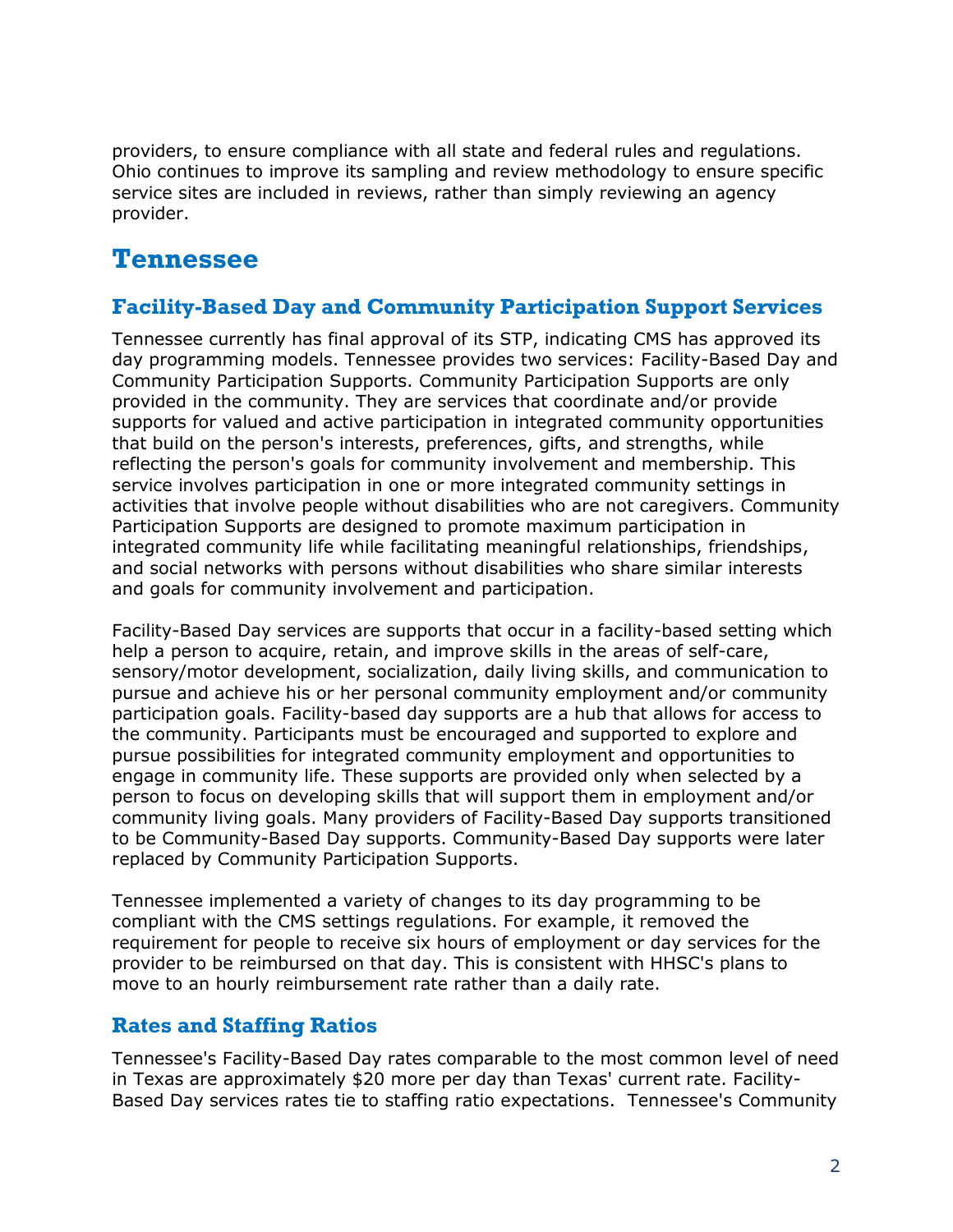Participation Supports are limited to no more than three people and have tiered rates for staffing ratios of 1:1, 1:2, and 1:3.

#### **Contracts and Licensure**

Tennessee engages in party agreements with their Facility-Based Day providers. Tennessee's Community Participation Supports providers are licensed directly with the state. Tennessee's IDD agency conducts oversight activities, and TennCare, the Medicaid agency, has administrative oversight.

# <span id="page-28-0"></span>**Nebraska**

#### **Habilitative Workshop and Habilitative Community Inclusion Services**

Nebraska currently has initial CMS approval of its STP. The state has two services that most resemble Texas' services: Habilitative Workshop and Habilitative Community Inclusion. Habilitative Workshop is a habilitative service that teaches self-help, behavioral, socialization, and adaptive skills. Habilitative Workshop takes place in a provider-owned or leased, operated, or controlled non-residential setting. This service is provided when a participant does not have a personal employment goal and is not seeking competitive integrated employment. Habilitative Community Inclusion is a habilitative service that teaches self-help, behavioral skills, socialization, and adaptive skills. Most Habilitative Community Inclusion takes place in the community in a non-residential setting. Participants decide where they want to go and how often they want to visit the same places.

After much discussion with stakeholders regarding how much is enough integration to be considered compliant, Nebraska determined that each participant should have their own plan that includes how much community integration the participant wishes to have. Each day, people need to be offered at least several community outings they have expressed a wish to participate in. Many Nebraska day programming providers moved to community-only models, using the physical settings only as a touch base before going into the community.

#### **Rates and Staffing Ratios**

Habilitation Workshop and Habilitation Community Inclusion have different rates. The midlevel hourly rate for Habilitation Workshop is approximately \$100 more per day than Texas' current rate. The midlevel hourly rate for Habilitation Community Inclusion is approximately \$135 more per day than Texas' current rate.

Nebraska does not outline staffing ratios for any service. All staffing ratios are person-centered unless they are in the Advanced Tier, which requires a 1:1 ratio. Nebraska's staffing ratios are consistent with a recommendation made by Texas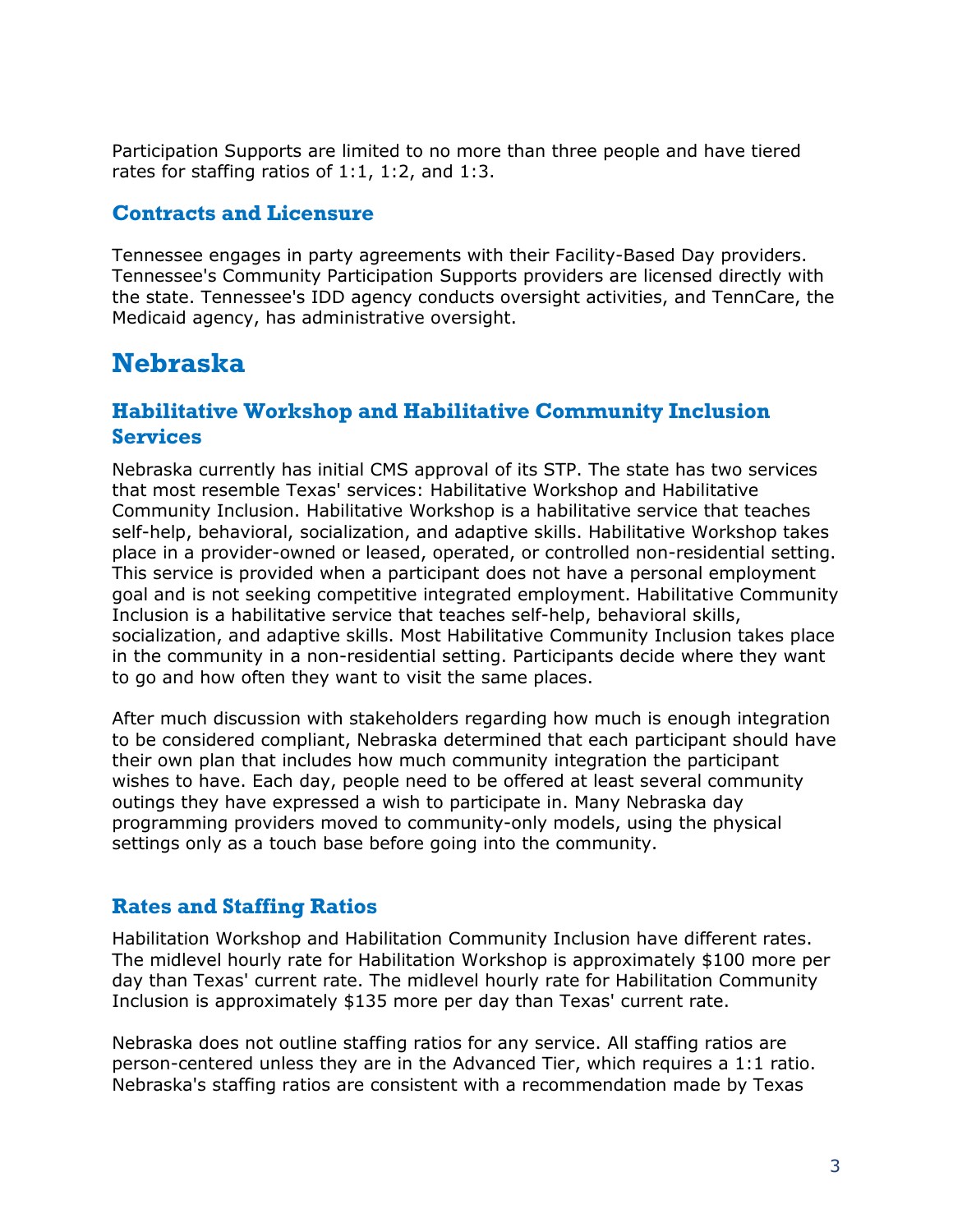day services providers to base staffing on a person's person-centered plan rather than setting ratios.

#### **Contracts and Licensure**

Nebraska has a direct contractual relationship with providers of all waiver services. They do not allow subcontracting. In the Nebraska model, waiver providers typically provide the day service themselves, but some independent providers contract directly with the state.

# <span id="page-29-0"></span>**Pennsylvania**

#### **Community Participation Support Services**

Pennsylvania currently has initial approval of its STP. However, it developed its day programming models through waiver amendments, and state officials are confident CMS approves of their approach. The state has chosen to meet the settings regulations by introducing a new service called Community Participation Supports. This new service can be provided in the community, at a licensed facility, day habilitation facility, or prevocational facility.

The purpose of Community Participation Support is to broaden the life-long learning experiences available to people receiving services. Pennsylvania expects this service to result in the person having increased potential for employment, developing and sustaining a range of valued social roles and relationships, building natural supports, increasing independence, and experiencing meaningful community participation and inclusion.

The primary requirement for Community Participation Supports is that a minimum of 25 percent of this service's billable time must be in the community.

Pennsylvania adopted a very strict definition of community; the setting must be non-disability specific, cannot be in any kind of licensed facility, or any facility owned or operated by a provider of the services. Moreover, to be counted as time in the community, services cannot be provided to more than three participants at one time. Additionally, Pennsylvania developed the concept of a community hub that also counts as time in the community. The community hub must meet various criteria that make it community-based, such as being non-disability specific and having a maximum of six participants at a time.

#### **Rates and Staffing Ratios**

The rate structure for Community Participation Supports is tiered based on the amount of time in the community. Pennsylvania's midlevel rate for this service is \$315 more per day than Texas' current rate. Although this is a community-based